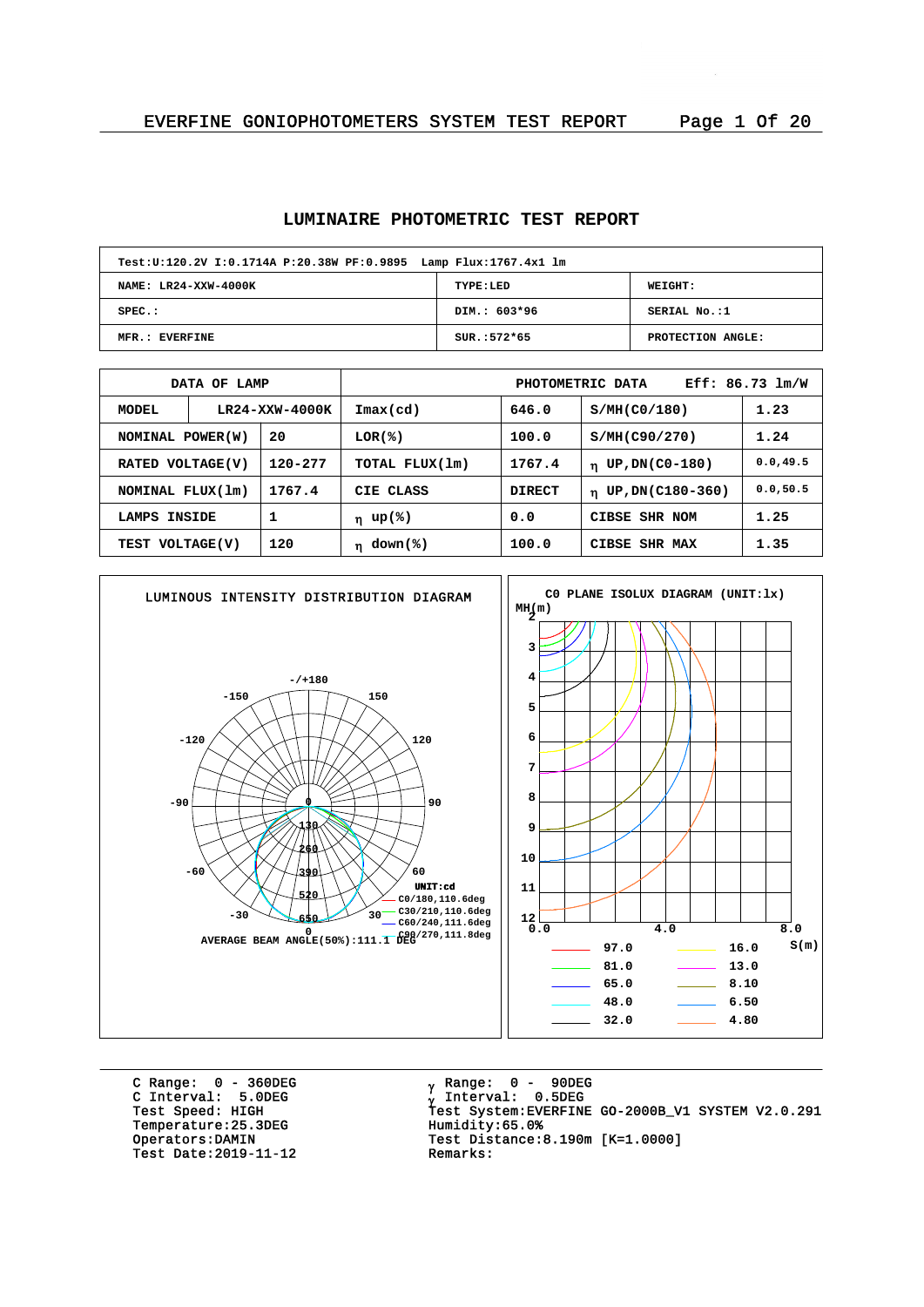# **ZONAL FLUX DIAGRAM AND LUMINANCE LIMITATION CURVES**

## ZONAL FLUX DIAGRAM:

| $\mathbf{v}$ | CO.    | C45   | C90   | C135  | C180                  | C225   | C270   | C315   | $\mathbf{v}$ | <b>O</b> zone | o total  | tlum, lamp |
|--------------|--------|-------|-------|-------|-----------------------|--------|--------|--------|--------------|---------------|----------|------------|
| 5            | 644.3  | 641.4 | 640.4 | 640.0 | 642.2                 | 639.8  | 639.5  | 640.6  | $0 - 5$      | 15.37         | 15.37    | 0.87, 0.87 |
| 10           | 634.4  | 633.4 | 634.8 | 630.9 | 632.0                 | 630.1  | 633.1  | 631.9  | $5 - 10$     | 45.52         | 60.89    | 3.45, 3.45 |
| 15           | 620.2  | 620.0 | 617.3 | 616.6 | 615.3                 | 615.6  | 615.2  | 617.6  | $10 - 15$    | 74.07         | 135.0    | 7.64, 7.64 |
| 20           | 600.1  | 599.0 | 599.8 | 593.3 | 593.4                 | 592.8  | 597.3  | 595.0  | $15 - 20$    | 99.89         | 234.9    | 13.3, 13.3 |
| 25           | 574.6  | 574.3 | 571.8 | 566.8 | 566.0                 | 566.6  | 569.1  | 570.4  | $20 - 25$    | 122.3         | 357.1    | 20.2, 20.2 |
| 30           | 544.4  | 544.1 | 543.8 | 535.1 | 534.1                 | 535.6  | 540.8  | 539.3  | $25 - 30$    | 140.3         | 497.4    | 28.1, 28.1 |
| 35           | 510.0  | 509.4 | 507.3 | 496.5 | 497.2                 | 499.7  | 504.1  | 503.8  | $30 - 35$    | 153.5         | 650.9    | 36.8, 36.8 |
| 40           | 471.1  | 472.2 | 470.7 | 454.3 | 456.6                 | 461.8  | 467.4  | 465.7  | $35 - 40$    | 161.4         | 812.4    | 46,46      |
| 45           | 429.6  | 429.5 | 427.1 | 404.7 | 412.5                 | 416.8  | 423.3  | 422.6  | $40 - 45$    | 163.8         | 976.2    | 55.2, 55.2 |
| 50           | 384.4  | 386.5 | 383.6 | 352.4 | 365.2                 | 371.3  | 379.1  | 378.9  | $45 - 50$    | 160.5         | 1137     | 64.3, 64.3 |
| 55           | 336.1  | 337.5 | 334.4 | 292.1 | 315.3                 | 321.7  | 329.7  | 329.7  | $50 - 55$    | 151.5         | 1288     | 72.9, 72.9 |
| 60           | 283.6  | 285.7 | 285.1 | 234.8 | 260.8                 | 272.0  | 280.3  | 280.1  | $55 - 60$    | 136.9         | 1425     | 80.6,80.6  |
| 65           | 225.4  | 215.7 | 233.0 | 181.2 | 200.9                 | 217.4  | 228.0  | 227.1  | $60 - 65$    | 116.5         | 1542     | 87.2, 87.2 |
| 70           | 167.0  | 146.6 | 180.9 | 127.9 | 140.0                 | 160.9  | 175.7  | 171.8  | $65 - 70$    | 91.80         | 1633     | 92.4,92.4  |
| 75           | 100.8  | 91.95 | 131.7 | 78.31 | 67.53                 | 102.0  | 126.3  | 114.2  | $70 - 75$    | 66.26         | 1700     | 96.2,96.2  |
| 80           | 51.85  | 53.06 | 82.43 | 39.78 | 17.54                 | 48.28  | 76.87  | 58.27  | $75 - 80$    | 41.63         | 1741     | 98.5,98.5  |
| 85           | 11.10  | 23.41 | 42.25 | 14.08 | 0.5500                | 12.99  | 38.53  | 18.97  | $80 - 85$    | 20.13         | 1761     | 99.7, 99.7 |
| 90           | 0.4915 | 2.052 | 2.074 | 1.596 | 0.2833                | 0.2931 | 0.1894 | 0.4374 | $85 - 90$    | 5.945         | 1767     | 100,100    |
| 95           |        |       |       |       |                       |        |        |        | $90 - 95$    |               |          |            |
| 100          |        |       |       |       |                       |        |        |        | $95 - 100$   |               |          |            |
| 105          |        |       |       |       |                       |        |        |        | 100-105      |               |          |            |
| 110          |        |       |       |       |                       |        |        |        | 105-110      |               |          |            |
| 115          |        |       |       |       |                       |        |        |        | 110-115      |               |          |            |
| 120          |        |       |       |       |                       |        |        |        | $115 - 120$  |               |          |            |
| 125          |        |       |       |       |                       |        |        |        | $120 - 125$  |               |          |            |
| 130          |        |       |       |       |                       |        |        |        | 125-130      |               |          |            |
| 135          |        |       |       |       |                       |        |        |        | 130-135      |               |          |            |
| 140          |        |       |       |       |                       |        |        |        | 135-140      |               |          |            |
| 145          |        |       |       |       |                       |        |        |        | $140 - 145$  |               |          |            |
| 150          |        |       |       |       |                       |        |        |        | 145-150      |               |          |            |
| 155          |        |       |       |       |                       |        |        |        | 150-155      |               |          |            |
| 160          |        |       |       |       |                       |        |        |        | 155-160      |               |          |            |
| 165          |        |       |       |       |                       |        |        |        | $160 - 165$  |               |          |            |
| 170          |        |       |       |       |                       |        |        |        | $165 - 170$  |               |          |            |
| 175          |        |       |       |       |                       |        |        |        | 170-175      |               |          |            |
| 180          |        |       |       |       |                       |        |        |        | 175-180      |               |          |            |
| <b>DEG</b>   |        |       |       |       | LUMINOUS INTENSITY:cd |        |        |        |              |               | UNIT: 1m |            |



| LUMINANCE cd/(m2) |        |       |  |  |  |  |  |  |  |
|-------------------|--------|-------|--|--|--|--|--|--|--|
| G(DEG)            | CO/180 |       |  |  |  |  |  |  |  |
| 85                | 3432   | 13067 |  |  |  |  |  |  |  |
| 80                | 8048   | 12795 |  |  |  |  |  |  |  |
| 75                | 10494  | 13711 |  |  |  |  |  |  |  |
| 70                | 13164  | 14255 |  |  |  |  |  |  |  |
| 65                | 14379  | 14861 |  |  |  |  |  |  |  |
| 60                | 15286  | 15371 |  |  |  |  |  |  |  |
| 55                | 15793  | 15712 |  |  |  |  |  |  |  |
| 50                | 16119  | 16084 |  |  |  |  |  |  |  |
| 45                | 16375  | 16282 |  |  |  |  |  |  |  |

C Range: 0 - 360DEG C Interval: 5.0DEG Temperature: 25.3DEG<br>Operators: DAMIN Test Date:  $2019-11-12$ 

<sub>v</sub> Range: 0 – 90DEG y Range: 0 – 90DE<br><sub>V</sub> Interval: 0.5DEG C INCENSITY STREET<br>Test Speed: HIGH Test System:EVERFINE GO-2000B\_V1 SYSTEM V2.0.291<br>Temperature:25.3DEG Humidity:65.0% Test Distance: 8.190m  $[K=1.0000]$ <br>Remarks: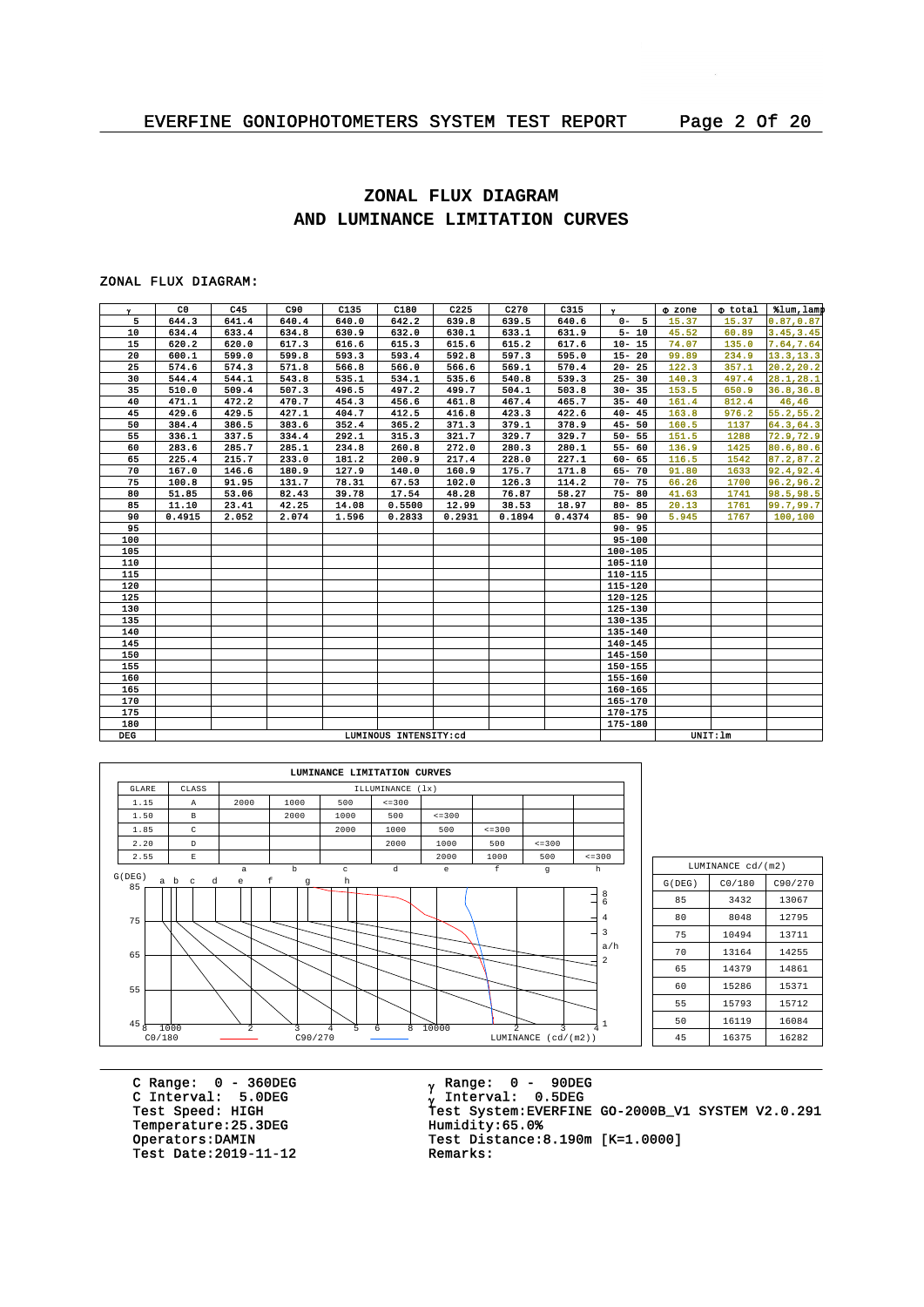#### **NAME: LR24-XXW-4000K SPEC.: MFR.: EVERFINE TYPE:LED DIM.: 603\*96 SUR.:572\*65 WEIGHT: SERIAL No.:1 PROTECTION ANGLE: Test:U:120.2V I:0.1714A P:20.38W PF:0.9895 Lamp Flux:1767.4x1 lm** pcc w r pfc RCR RCR:Room Cavity Ratio Coefficients of Utilization(CU) 80% 50% 30% 10% 20% 70% 50% 30% 10% 20% 50% 50% 30% 10% 20% 30% 50% 30% 10% 20% 10% 50% 30% 10% 20% 0 0 0 0.0 1.0 2.0 3.0 4.0 5.0 6.0 7.0 8.0 9.0 10.0 1.19 1.19 1.19 1.04 .91 .80 .71 .64 .57 .52 .47 .43 .40 1.00 .85 .72 .62 .55 .48 .43 .39 .35 .32 .96 .79 .66 .56 .48 .42 .37 .33 .30 .27 1.16 1.02 .89 .79 .70 .62 .56 .51 .47 .43 .40 1.16 .98 .83 .71 .62 .54 .48 .43 .39 .35 .32 1.16 .95 .78 .65 .55 .48 .42 .37 .33 .30 .27 1.11 1.11 1.11 .98 .86 .76 .67 .60 .54 .50 .45 .42 .39 .95 .81 .69 .60 .53 .47 .42 .38 .35 .32 .92 .76 .64 .55 .47 .41 .37 .33 .30 .27 1.06 .94 .83 .73 .65 .58 .53 .48 .44 .41 .38 1.06 .91 .78 .67 .59 .52 .46 .41 .37 .34 .31 1.06 .89 .74 .63 .54 .47 .41 .36 .33 .29 .27 1.02 1.02 .90 .79 .70 .63 .57 .51 .47 .43 .40 .37 .88 .76 .66 .58 .51 .45 .41 .37 .34 .31 1.02 .86 .73 .62 .53 .46 .41 .36 .32 .29 .27 .00 .84 .71 .60 .51 .44 .39 .34 .30 .27 .25 AREA(m2)  $2\frac{1}{10}$   $20$   $30$   $40$   $50$   $70$   $100$   $200$   $300$   $500$   $700$   $1k$   $2k$   $3k$   $4k$   $5k$   $7k$ 3 4 5 6 7 8 9 10 20 30 40 50 LAMPS LUMINAIRE BUDGETARY DIAGRAM 5 4 6 H=7  $\overline{4}$ 6 H=7 CONDITIONS FLUX 5000lm FACTOR 0.70 Hdown 0.00m Hwork 0.00m Ework(AVE) 100lx  $\rho$  (%)  $\vert$  cc  $\vert$  w  $\vert$  fc  $70 | 50 | 30$  $50 \mid 30 \mid 20$

## **CU AND LUMINAIRE BUDGETARY ESTIMATE DIAGRAM**

C Range: 0 - 360DEG C Interval: 5.0DEG Temperature: 25.3DEG<br>Operators:DAMIN Test Date: 2019-11-12

<sub>v</sub> Range: 0 – 90DEG y Range: 0 – 90DE<br><sub>V</sub> Interval: 0.5DEG <sup>g</sup> Test Speed: HIGH Test System:EVERFINE GO-2000B\_V1 SYSTEM V2.0.291 Test Distance:8.190m [K=1.0000]<br>Remarks: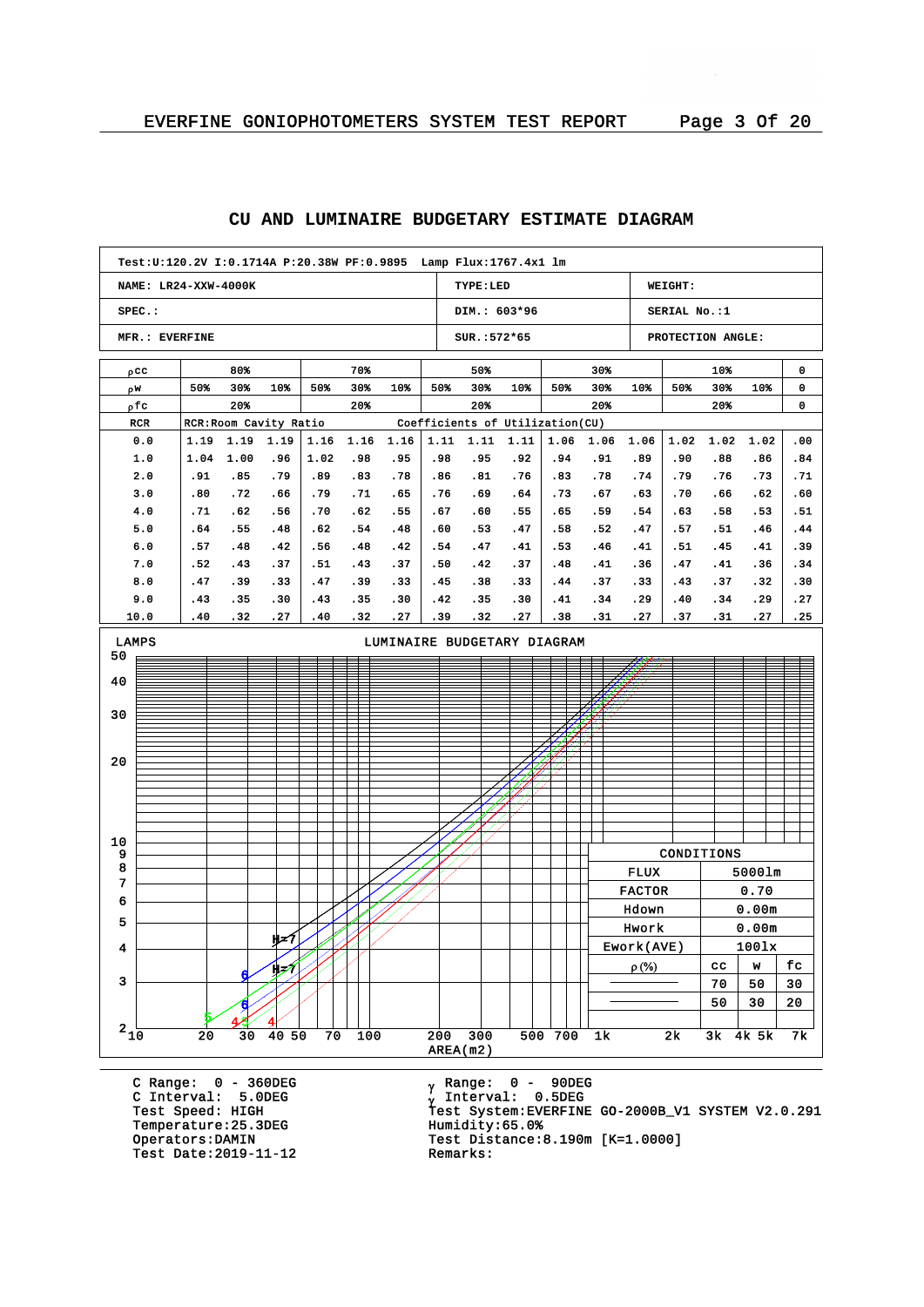## **WEC AND CCEC**

| Test: U:120.2V I:0.1714A P:20.38W PF:0.9895 Lamp Flux: 1767.4x1 lm |               |                   |  |  |  |  |  |  |  |
|--------------------------------------------------------------------|---------------|-------------------|--|--|--|--|--|--|--|
| NAME: LR24-XXW-4000K                                               | TYPE:LED      | WEIGHT:           |  |  |  |  |  |  |  |
| $SPEC.$ :                                                          | DIM.: 603*96  | SERIAL No.:1      |  |  |  |  |  |  |  |
| MFR.: EVERFINE                                                     | $SUR.:572*65$ | PROTECTION ANGLE: |  |  |  |  |  |  |  |

| $_{0}$ CC  |     | 80%   |     |     | 70% |                        |     | 50%   |     |     | 30%   |     |     | 10% |                                 | $\Omega$                                                                                                                                                                                                                                                                                                                                                                                                                                                                                                                                                                                                                                                                                                                                                                                                                   |
|------------|-----|-------|-----|-----|-----|------------------------|-----|-------|-----|-----|-------|-----|-----|-----|---------------------------------|----------------------------------------------------------------------------------------------------------------------------------------------------------------------------------------------------------------------------------------------------------------------------------------------------------------------------------------------------------------------------------------------------------------------------------------------------------------------------------------------------------------------------------------------------------------------------------------------------------------------------------------------------------------------------------------------------------------------------------------------------------------------------------------------------------------------------|
| OW.        | 50% | 30%⊧  | 10% | 50% | 30% | 10 <sub>8</sub>        | 50% | $30*$ | 10% | 50% | 30%   | 10% | 50% | 30% | 10%                             | 0                                                                                                                                                                                                                                                                                                                                                                                                                                                                                                                                                                                                                                                                                                                                                                                                                          |
| ofc        |     | $20*$ |     |     | 20% |                        |     | $20*$ |     |     | $20*$ |     |     | 20% |                                 | $\Omega$                                                                                                                                                                                                                                                                                                                                                                                                                                                                                                                                                                                                                                                                                                                                                                                                                   |
| <b>RCR</b> |     |       |     |     |     |                        |     |       |     |     |       |     |     |     |                                 |                                                                                                                                                                                                                                                                                                                                                                                                                                                                                                                                                                                                                                                                                                                                                                                                                            |
| 0.0        |     |       |     |     |     |                        |     |       |     |     |       |     |     |     |                                 |                                                                                                                                                                                                                                                                                                                                                                                                                                                                                                                                                                                                                                                                                                                                                                                                                            |
| 1.0        |     |       |     |     |     |                        |     |       |     |     |       |     |     |     |                                 |                                                                                                                                                                                                                                                                                                                                                                                                                                                                                                                                                                                                                                                                                                                                                                                                                            |
| 2.0        |     |       |     |     |     |                        |     |       |     |     |       |     |     |     |                                 |                                                                                                                                                                                                                                                                                                                                                                                                                                                                                                                                                                                                                                                                                                                                                                                                                            |
| 3.0        |     |       |     |     |     |                        |     |       |     |     |       |     |     |     |                                 |                                                                                                                                                                                                                                                                                                                                                                                                                                                                                                                                                                                                                                                                                                                                                                                                                            |
| 4.0        |     |       |     |     |     |                        |     |       |     |     |       |     |     |     |                                 |                                                                                                                                                                                                                                                                                                                                                                                                                                                                                                                                                                                                                                                                                                                                                                                                                            |
| 5.0        |     |       |     |     |     |                        |     |       |     |     |       |     |     |     |                                 |                                                                                                                                                                                                                                                                                                                                                                                                                                                                                                                                                                                                                                                                                                                                                                                                                            |
| 6.0        |     |       |     |     |     |                        |     |       |     |     |       |     |     |     |                                 |                                                                                                                                                                                                                                                                                                                                                                                                                                                                                                                                                                                                                                                                                                                                                                                                                            |
| 7.0        |     |       |     |     |     |                        |     |       |     |     |       |     |     |     |                                 |                                                                                                                                                                                                                                                                                                                                                                                                                                                                                                                                                                                                                                                                                                                                                                                                                            |
| 8.0        |     |       |     |     |     |                        |     |       |     |     |       |     |     |     |                                 |                                                                                                                                                                                                                                                                                                                                                                                                                                                                                                                                                                                                                                                                                                                                                                                                                            |
| 9.0        |     |       |     |     |     |                        |     |       |     |     |       |     |     |     |                                 |                                                                                                                                                                                                                                                                                                                                                                                                                                                                                                                                                                                                                                                                                                                                                                                                                            |
| 10.0       |     |       |     |     |     |                        |     |       |     |     |       |     |     |     |                                 |                                                                                                                                                                                                                                                                                                                                                                                                                                                                                                                                                                                                                                                                                                                                                                                                                            |
|            |     |       |     |     |     | RCR: Room Cavity Ratio |     |       |     |     |       |     |     |     | Wall Exitance Coeffcients (WEC) | 48، 148. 148. 490. 154. 267. 51. 160. 150. 173. 53 167. 162. 154 170 170.<br>.240. 139. 246. 246. 143. 256. 148. 148. 266. 257. 281. 278. 269. 156. 284.<br>.269. 128. 129. 131. 139. 131. 139. 135. 149. 139. 149. 159. 141. 156. 141. 165.<br> 36, 117, 125, 36, 120, 122, 237, 123, 121, 131, 037, 126, 1240,,037,,037,<br> 320. 107. 200. 331. 109. 109. 332.207. 112. 155. 333.114. 223. 346. 116. 227.<br>.21. 098. 099. 187. 030. 100. 193. 030. 103. 030. 030. 105. 030. 030. 110. 121.<br> 227. 091. 175. 277181. 093. 181. 207. 095. 187. 227. 096. 193. 208. 197 197.<br>.181.025 .085.155.150.086.025.170.086.025.175.175.181.181.189.090.025.181.<br>023. 079. 155. 023. 080. 060. 023. 081. 165. 023. 023. 071. 023. 084. 173.<br>021. 074. 147. 021. 075. 075. 051. 076. 075. 022. 077. 077. 022. 078. 052. |

| occ        |     | 80%   |     |     | 70%   |     |     | 50%   |                                                                                      |     | 30%   |     |     | 10% |     | 0        |
|------------|-----|-------|-----|-----|-------|-----|-----|-------|--------------------------------------------------------------------------------------|-----|-------|-----|-----|-----|-----|----------|
| OW.        | 50% | 30%   | 10% | 50% | 30%   | 10% | 50% | 30%   | 10%                                                                                  | 50% | 30%   | 10% | 50% | 30% | 10% | 0        |
| ofc        |     | $20*$ |     |     | $20*$ |     |     | $20*$ |                                                                                      |     | $20*$ |     |     | 20% |     | $\Omega$ |
| <b>RCR</b> |     |       |     |     |       |     |     |       | RCR: Room Cavity Ratio Ceiling Cavity Exitance Coefficients (CCEC)                   |     |       |     |     |     |     |          |
| 0.0        |     |       |     |     |       |     |     |       | 020, 200, 200, 201, 204, 204, 204, 111, 111, 111, 163, 163, 163, 190, 190, 190, 190, |     |       |     |     |     |     |          |
| 1.0        |     |       |     |     |       |     |     |       | .150. 17. 019. 047. 053. 050. 060. 092. 105. 105. 154. 154. 155. 156. 150.           |     |       |     |     |     |     |          |
| 2.0        |     |       |     |     |       |     |     |       | 011. 151. 1919. 1031. 1046. 1058. 1060. 107. 1086. 114. 114. 1099. 132. 171.         |     |       |     |     |     |     |          |
| 3.0        |     |       |     |     |       |     |     |       | .009. 1.03 .013 .027. 040. 056. 046. 065. 096. 056. 059. 051. 075. 114. 163.         |     |       |     |     |     |     |          |
| 4.0        |     |       |     |     |       |     |     |       | ,007, 102, 107, 201, 203, 053, 053, 061, 092, 051, 059, 054, 059, 101, 156, 156,     |     |       |     |     |     |     |          |
| 5.0        |     |       |     |     |       |     |     |       | .006. 010. 016. 710. 032. 051. 051. 055. 088. 041. 078. 078. 049. 090. 048.          |     |       |     |     |     |     |          |
| 6.0        |     |       |     |     |       |     |     |       | .1016.010.016.121.029.024.059.024.050.024.05.141.082.040.122.071.                    |     |       |     |     |     |     |          |
| 7.0        |     |       |     |     |       |     |     |       | .004. 009. 115.  112. 027. 046.  201. 046. 080.  209. 105. 115.  33. 175. 135.       |     |       |     |     |     |     |          |
| 8.0        |     |       |     |     |       |     |     |       | .004. 008. 011.014. 025. 044. 018. 042. 076. 076. 069. 010. 029. 059. 029. 128.      |     |       |     |     |     |     |          |
| 9.0        |     |       |     |     |       |     |     |       | .003, 008, 014. 009, 023, 0.43. 016, 039, 0.73. 0.73. 056. 025. 054. 025. 024.       |     |       |     |     |     |     |          |
| 10.0       |     |       |     |     |       |     |     |       | .003, 007, 013.  108. 022. 041. 041. 037. 070. 020. 052. 052. 052. 060. 117.         |     |       |     |     |     |     |          |

C Range: 0 - 360DEG C Interval: 5.0DEG Temperature: 25.3DEG<br>Operators:DAMIN Test Date:  $2019-11-12$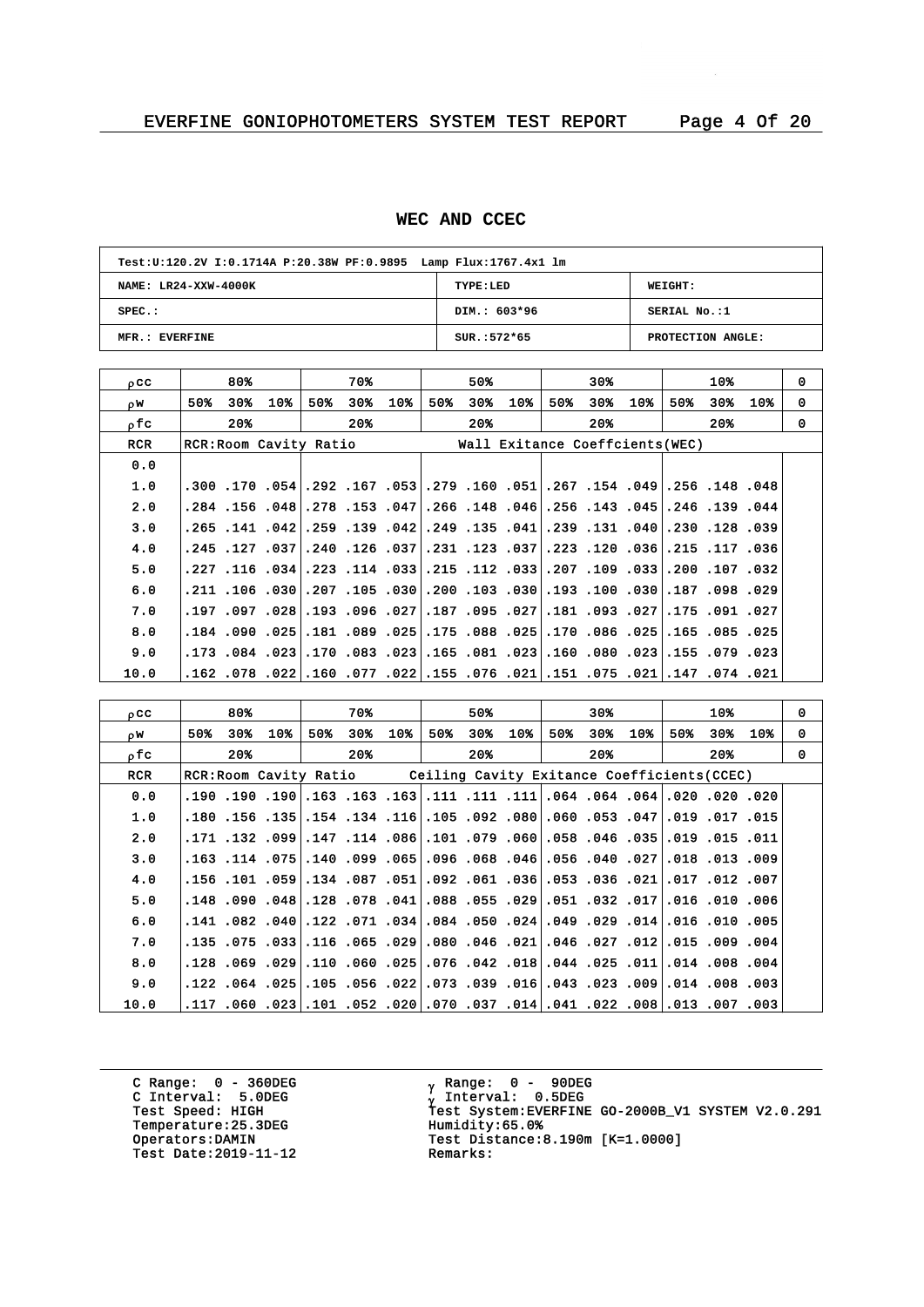|                                                    |                 | Test: U:120.2V I: 0.1714A P: 20.38W PF: 0.9895    Lamp Flux: 1767.4x1    lm |      |                  |      |              |         |      |                 |                   |      |
|----------------------------------------------------|-----------------|-----------------------------------------------------------------------------|------|------------------|------|--------------|---------|------|-----------------|-------------------|------|
| NAME: LR24-XXW-4000K                               |                 |                                                                             |      |                  |      | TYPE:LED     | WEIGHT: |      |                 |                   |      |
| $SPEC.$ :                                          |                 |                                                                             |      |                  |      | DIM.: 603*96 |         |      | SERIAL No.:1    |                   |      |
| MFR.: EVERFINE                                     |                 |                                                                             |      |                  |      | SUR.: 572*65 |         |      |                 | PROTECTION ANGLE: |      |
| ceiling/cavity                                     |                 | 0.7                                                                         | 0.7  | 0.5              | 0.5  | 0.3          | 0.7     | 0.7  | 0.5             | 0.5               | 0.3  |
|                                                    | walls           | 0.5                                                                         | 0.3  | 0.5              | 0.3  | 0.3          | 0.5     | 0.3  | 0.5             | 0.3               | 0.3  |
| working plane                                      |                 | 0.2                                                                         | 0.2  | 0.2              | 0.2  | 0.2          | 0.2     | 0.2  | 0.2             | 0.2               | 0.2  |
| Room dimensions                                    |                 |                                                                             |      | Viewed crosswise |      |              |         |      | Viewed endwise  |                   |      |
| $2H y =$<br>$x =$                                  | 2H              | 22.4                                                                        | 23.9 | 22.7             | 24.1 | 24.3         | 22.7    | 24.2 | 22.9            | 24.4              | 24.6 |
|                                                    | 3н              | 23.4                                                                        | 24.7 | 23.7             | 25.0 | 25.2         | 24.2    | 25.6 | 24.5            | 25.9              | 26.1 |
|                                                    | 4H              | 23.6                                                                        | 24.9 | 23.9             | 25.2 | 25.4         | 24.9    | 26.2 | 25.2            | 26.5              | 26.7 |
|                                                    | 6H              | 23.8                                                                        | 25.0 | 24.1             | 25.3 | 25.5         | 25.4    | 26.7 | 25.7            | 26.9              | 27.2 |
|                                                    | 8H              | 23.8                                                                        | 25.0 | 24.2             | 25.3 | 25.6         | 25.6    | 26.8 | 25.9            | 27.1              | 27.4 |
|                                                    | 12H             | 23.8                                                                        | 25.0 | 24.2             | 25.3 | 25.6         | 25.7    | 26.9 | 26.1            | 27.2              | 27.5 |
|                                                    |                 |                                                                             |      |                  |      |              |         |      |                 |                   |      |
| 4H                                                 | 2H              | 22.9                                                                        | 24.2 | 23.2             | 24.5 | 24.8         | 23.2    | 24.5 | 23.5            | 24.8              | 25.0 |
|                                                    | 3H              | 24.0                                                                        | 25.1 | 24.3             | 25.4 | 25.7         | 25.0    | 26.1 | 25.3            | 26.4              | 26.7 |
|                                                    | 4H              | 24.3                                                                        | 25.4 | 24.7             | 25.7 | 26.0         | 25.8    | 26.8 | 26.2            | 27.2              | 27.5 |
|                                                    | 6H              | 24.6                                                                        | 25.5 | 25.0             | 25.9 | 26.2         | 26.4    | 27.4 | 26.8            | 27.7              | 28.1 |
|                                                    | 8H              | 24.7                                                                        | 25.6 | 25.1             | 25.9 | 26.3         | 26.7    | 27.6 | 27.1            | 27.9              | 28.3 |
|                                                    | 12H             | 24.7                                                                        | 25.5 | 25.2             | 25.9 | 26.3         | 26.9    | 27.7 | 27.3            | 28.1              | 28.5 |
|                                                    |                 |                                                                             |      |                  |      |              |         |      |                 |                   |      |
| 8H                                                 | 4H              | 24.6                                                                        | 25.4 | 25.0             | 25.8 | 26.2         | 25.9    | 26.8 | 26.3            | 27.1              | 27.5 |
|                                                    | 6H              | 24.9                                                                        | 25.7 | 25.4             | 26.1 | 26.5         | 26.7    | 27.4 | 27.1            | 27.8              | 28.2 |
|                                                    | 8н              | 25.1                                                                        | 25.7 | 25.5             | 26.1 | 26.6         | 27.1    | 27.7 | 27.5            | 28.1              | 28.6 |
|                                                    | 12 <sub>H</sub> | 25.2                                                                        | 25.7 | 25.7             | 26.2 | 26.7         | 27.4    | 27.9 | 27.9            | 28.4              | 28.9 |
|                                                    |                 |                                                                             |      |                  |      |              |         |      |                 |                   |      |
| 12H                                                | 4H              | 24.6                                                                        | 25.4 | 25.0             | 25.8 | 26.2         | 25.9    | 26.7 | 26.3            | 27.0              | 27.4 |
|                                                    | 6H              | 25.0                                                                        | 25.6 | 25.5             | 26.1 | 26.5         | 26.7    | 27.3 | 27.2            | 27.8              | 28.2 |
|                                                    | 8H              | 25.2                                                                        | 25.7 | 25.6             | 26.2 | 26.6         | 27.1    | 27.6 | 27.6            | 28.1              | 28.6 |
| Variations with the observer position at spacings: |                 |                                                                             |      |                  |      |              |         |      |                 |                   |      |
| $S = 1.0H$                                         |                 |                                                                             |      | $+ 0.2 / - 0.2$  |      |              |         |      | $+ 0.2 / - 0.2$ |                   |      |
|                                                    | 1.5H            |                                                                             |      | $+ 0.4 / - 0.6$  |      |              |         |      | + 0.2 / - 0.3   |                   |      |
|                                                    | 2.0H            |                                                                             |      | $+ 0.4 / - 0.6$  |      |              |         |      | $+ 0.1 / - 0.4$ |                   |      |

# **UGR(Unified Glare Rating) Table**

CIE Pub.117 Corrected 1767 lm Total Lamp Luminous Flux.(8log(F/F0) = 2.0)

C Range: 0 - 360DEG C Interval: 5.0DEG Temperature:25.3DEG<br>Operators:DAMIN Test Date:  $2019-11-12$ 

<sub>v</sub> Range: 0 – 90DEG y Range: 0 – 90DE<br><sub>V</sub> Interval: 0.5DEG G INCERVAL: 3.0220<br>Test Speed: HIGH Test System:EVERFINE GO-2000B\_V1 SYSTEM V2.0.291<br>Temperature:25.3DEG Humidity:65.0% Test Distance:8.190m [K=1.0000]<br>Remarks: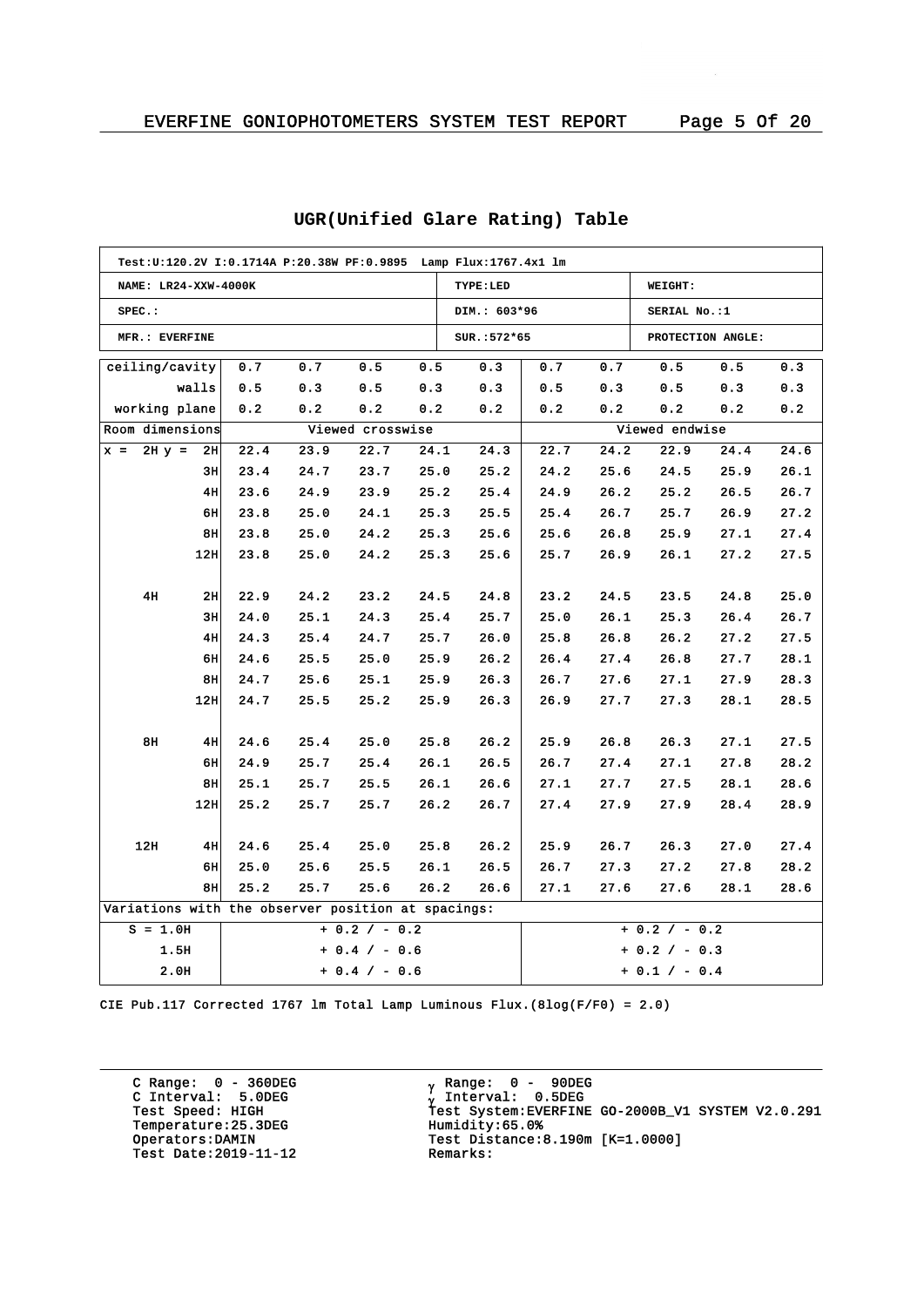# **UTILIZATION FACTORS TABLE**

| Test:U:120.2V I:0.1714A P:20.38W PF:0.9895 Lamp Flux:1767.4x1 lm |               |                   |  |  |  |  |  |  |  |
|------------------------------------------------------------------|---------------|-------------------|--|--|--|--|--|--|--|
| NAME: LR24-XXW-4000K<br><b>WEIGHT:</b><br>TYPE:LED               |               |                   |  |  |  |  |  |  |  |
| $SPEC.$ :                                                        | DIM.: 603*96  | SERIAL No.:1      |  |  |  |  |  |  |  |
| MFR.: EVERFINE                                                   | $SUR.:572*65$ | PROTECTION ANGLE: |  |  |  |  |  |  |  |

| <b>REFLECTANCE</b>                                               |     |     |                               |           |     |                   |     |     |     |             |
|------------------------------------------------------------------|-----|-----|-------------------------------|-----------|-----|-------------------|-----|-----|-----|-------------|
| Ceiling                                                          | 0.8 | 0.8 | 0.8                           | 0.7       | 0.7 | 0.7               | 0.5 | 0.5 | 0.5 | 0           |
| Walls                                                            | 0.7 | 0.5 | 0.3                           | 0.7       | 0.5 | 0.3               | 0.7 | 0.5 | 0.3 | $\mathbf 0$ |
| Working plane                                                    | 0.2 | 0.2 | 0.2                           | 0.2       | 0.2 | 0.2               | 0.2 | 0.2 | 0.2 | 0           |
| ROOM INDEX                                                       |     |     | UTILIZATION FACTORS (PERCENT) |           |     | $k(RI)$ x RCR = 5 |     |     |     |             |
| $k = 0.60$                                                       | 58  | 47  | 40                            | 57        | 46  | 40                | 56  | 46  | 39  | 33          |
| 0.80                                                             | 68  | 57  | 50                            | 67        | 56  | 49                | 66  | 56  | 49  | 42          |
| 1.00                                                             | 77  | 66  | 59                            | 76        | 65  | 58                | 73  | 67  | 58  | 51          |
| 1.25                                                             | 84  | 74  | 67                            | 82        | 73  | 66                | 80  | 72  | 65  | 58          |
| 1.50                                                             | 89  | 79  | 72                            | 87        | 78  | 72                | 84  | 77  | 71  | 63          |
| 2.00                                                             | 96  | 87  | 81                            | 94        | 86  | 80                | 90  | 84  | 79  | 71          |
| 2.50                                                             | 99  | 92  | 86                            | 97        | 91  | 85                | 94  | 88  | 83  | 75          |
| 3.00                                                             | 103 | 96  | 91                            | 101       | 95  | 90                | 97  | 92  | 88  | 79          |
| 4.00                                                             | 107 | 101 | 97                            | 104       | 99  | 95                | 100 | 96  | 93  | 84          |
| 5.00                                                             | 109 | 104 | 100                           | 107       | 102 | 99                | 102 | 99  | 96  | 87          |
| ROOM INDEX                                                       |     |     |                               | UF(total) |     |                   |     |     |     | Direct      |
| According to DIN EN 13032-2 2004<br>Suspended<br>$SHRNOM = 1.25$ |     |     |                               |           |     |                   |     |     |     |             |

C Range: 0 - 360DEG C Interval: 5.0DEG Temperature: 25.3DEG<br>Operators:DAMIN Test Date:  $2019-11-12$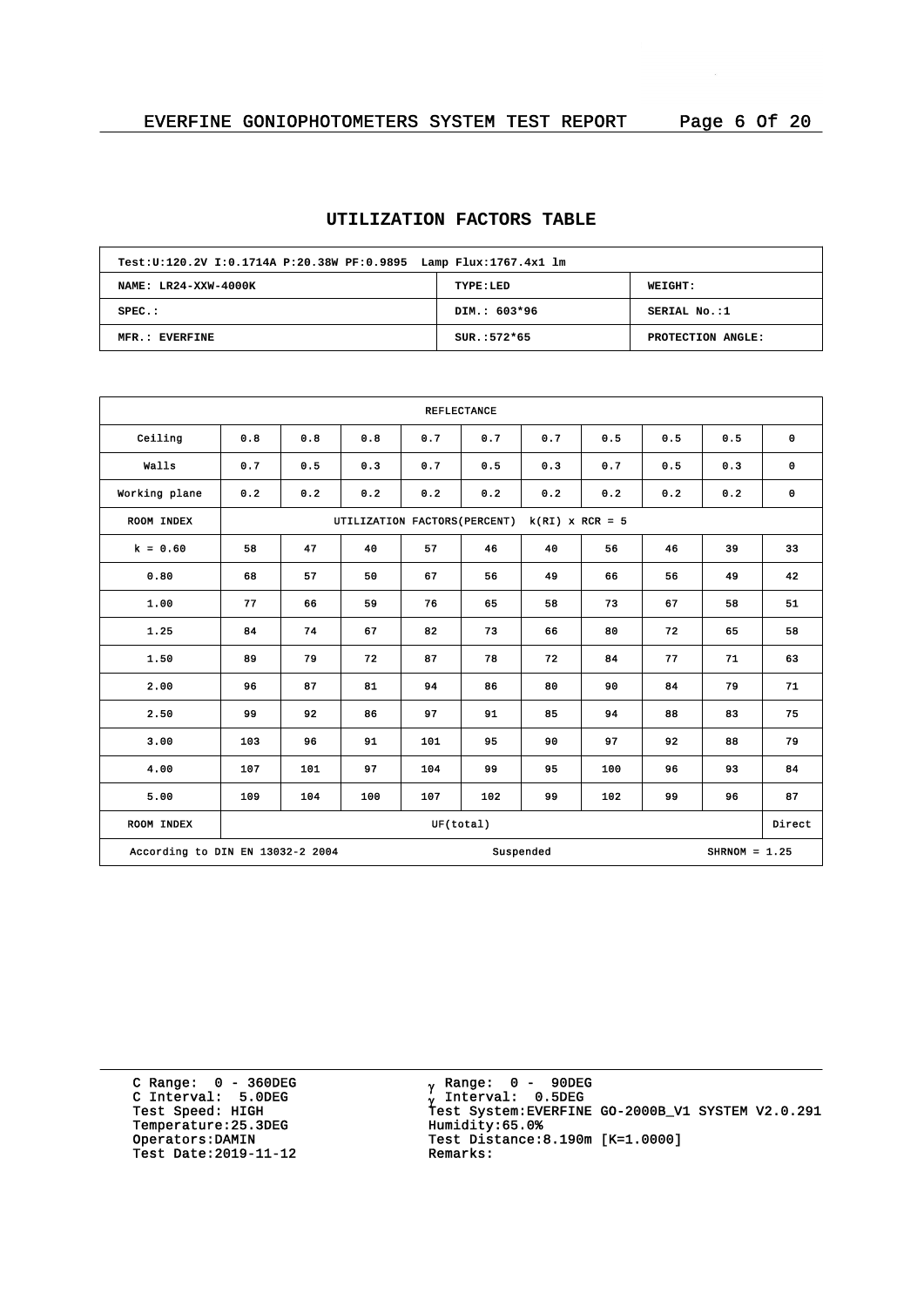# **ISOCANDELA DIAGRAM**

| Test: U:120.2V I:0.1714A P:20.38W PF: 0.9895 Lamp Flux: 1767.4x1 lm |               |                   |  |  |  |  |  |  |  |
|---------------------------------------------------------------------|---------------|-------------------|--|--|--|--|--|--|--|
| NAME: LR24-XXW-4000K                                                | TYPE:LED      | <b>WEIGHT:</b>    |  |  |  |  |  |  |  |
| $SPEC.$ :                                                           | DIM.: 603*96  | SERIAL No.:1      |  |  |  |  |  |  |  |
| MFR.: EVERFINE                                                      | $SUR.:572*65$ | PROTECTION ANGLE: |  |  |  |  |  |  |  |



C Range: 0 - 360DEG C Interval: 5.0DEG Temperature: 25.3DEG<br>Operators: DAMIN Test Date:  $2019-11-12$ 

<sub>v</sub> Range: 0 – 90DEG y Range: 0 – 90DE<br><sub>V</sub> Interval: 0.5DEG G INCERTION: 3.0220<br>Test Speed: HIGH Test System:EVERFINE GO-2000B\_V1 SYSTEM V2.0.291<br>Temperature:25.3DEG Humidity:65.0% Test Distance:8.190m [K=1.0000]<br>Remarks: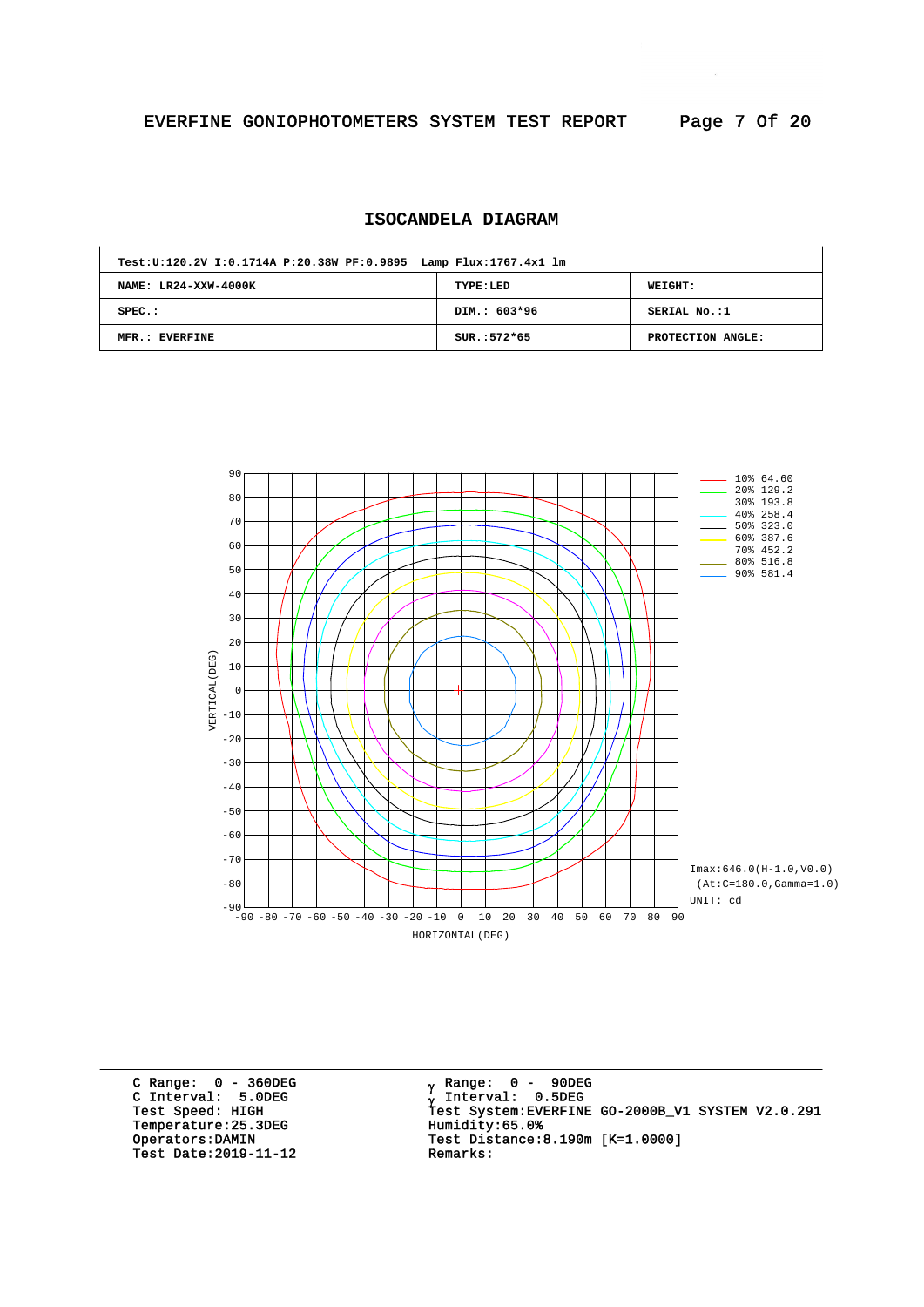# **AAI Figure**

| Test: U:120.2V I:0.1714A P:20.38W PF: 0.9895 Lamp Flux: 1767.4x1 lm |               |                   |  |  |  |  |  |  |  |
|---------------------------------------------------------------------|---------------|-------------------|--|--|--|--|--|--|--|
| NAME: LR24-XXW-4000K<br>TYPE:LED<br><b>WEIGHT:</b>                  |               |                   |  |  |  |  |  |  |  |
| $SPEC.$ :                                                           | DIM.: 603*96  | SERIAL No.:1      |  |  |  |  |  |  |  |
| MFR.: EVERFINE                                                      | $SUR.:572*65$ | PROTECTION ANGLE: |  |  |  |  |  |  |  |



Flux out:1303 lm

**Note:The Curves indicate the illuminated area and the average illumination when the luminaire is at different distance.**

C Range: 0 - 360DEG C Interval: 5.0DEG Temperature: 25.3DEG<br>Operators: DAMIN Test Date: 2019-11-12

<sub>v</sub> Range: 0 – 90DEG y Range: 0 – 90DE<br><sub>V</sub> Interval: 0.5DEG G INCERVITE STREET<br>Test Speed: HIGH Test System:EVERFINE GO-2000B\_V1 SYSTEM V2.0.291<br>Temperature:25.3DEG Humidity:65.0% Test Distance:8.190m [K=1.0000]<br>Remarks: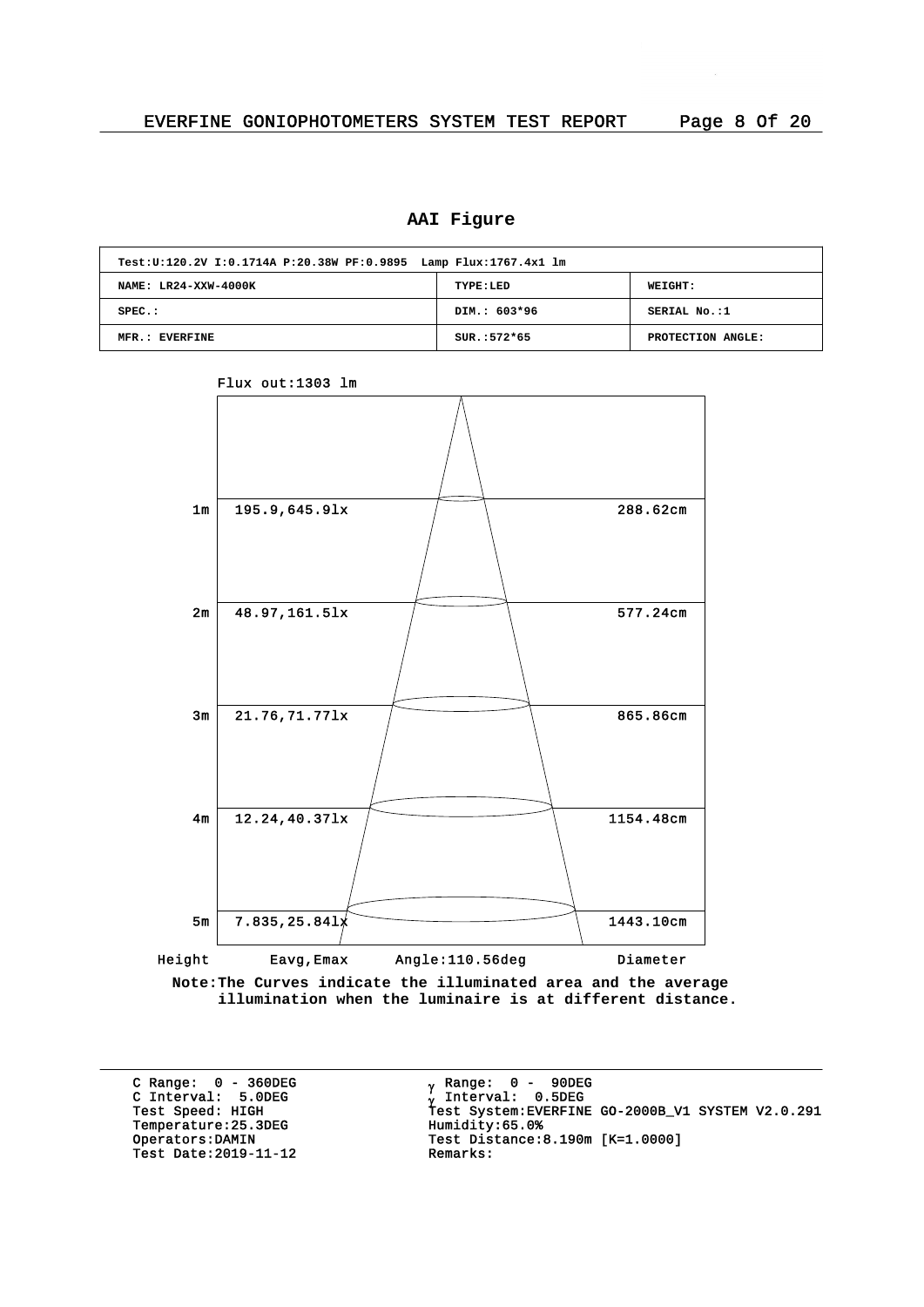# **ISOLUX DIAGRAM**

| Test: U:120.2V I:0.1714A P:20.38W PF: 0.9895 Lamp Flux: 1767.4x1 lm |               |                   |
|---------------------------------------------------------------------|---------------|-------------------|
| NAME: LR24-XXW-4000K                                                | TYPE:LED      | <b>WEIGHT:</b>    |
| $SPEC.$ :                                                           | DIM.: 603*96  | SERIAL No.:1      |
| MFR.: EVERFINE                                                      | $SUR.:572*65$ | PROTECTION ANGLE: |



C Range: 0 - 360DEG C Interval: 5.0DEG Temperature: 25.3DEG<br>Operators: DAMIN Test Date:  $2019-11-12$ 

<sub>v</sub> Range: 0 – 90DEG y Range: 0 – 90DE<br><sub>V</sub> Interval: 0.5DEG G INCEIVAL: 3.0220<br>Test Speed: HIGH Test System:EVERFINE GO-2000B\_V1 SYSTEM V2.0.291<br>Temperature:25.3DEG Humidity:65.0% Test Distance: 8.190m  $[K=1.0000]$ <br>Remarks: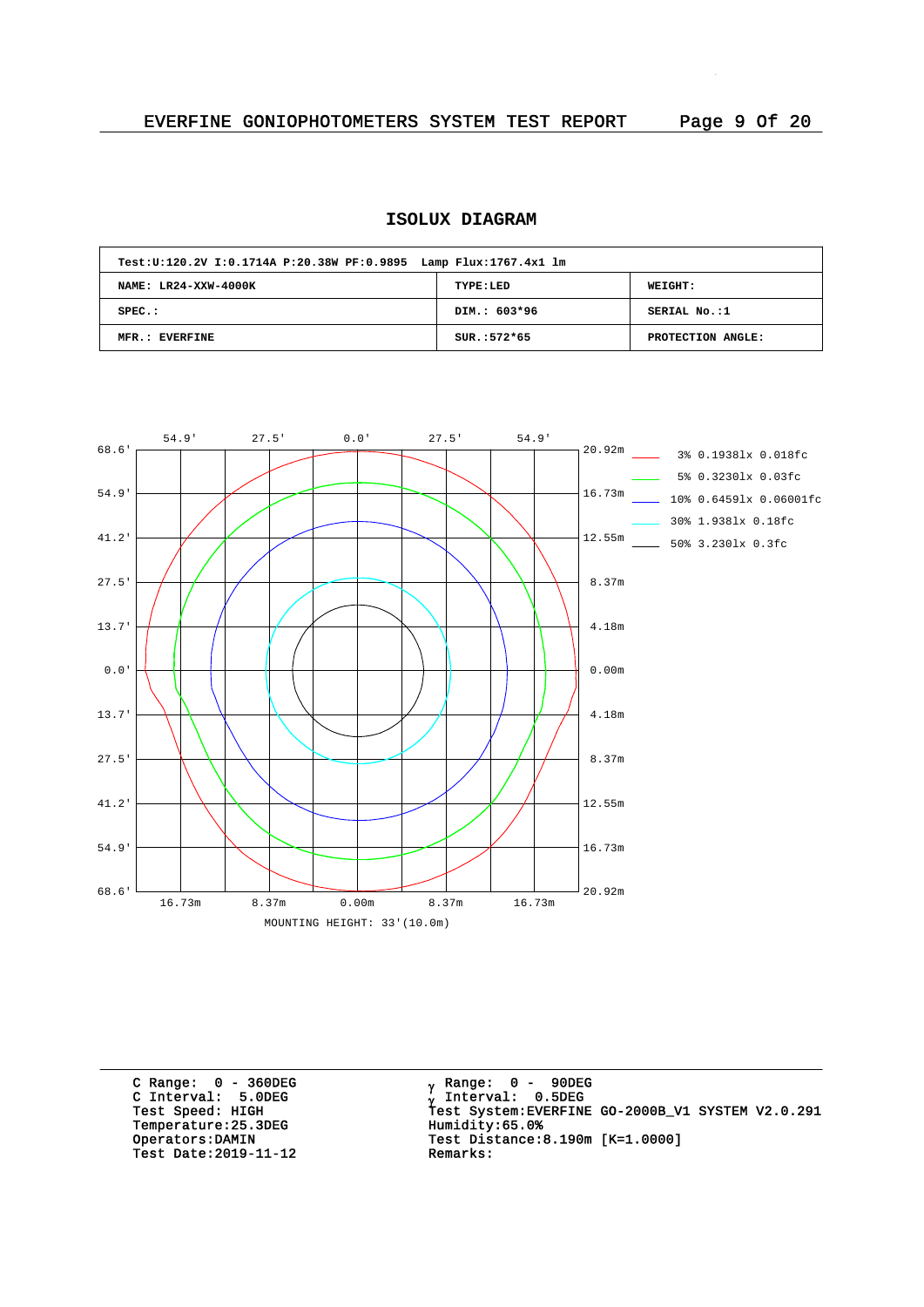|  |  | LED Avg.L Report |
|--|--|------------------|
|--|--|------------------|

| Test: U:120.2V I:0.1714A P:20.38W PF: 0.9895 Lamp Flux: 1767.4x1 lm |               |                   |
|---------------------------------------------------------------------|---------------|-------------------|
| NAME: LR24-XXW-4000K                                                | TYPE:LED      | WEIGHT:           |
| $SPEC.$ :                                                           | DIM.: 603*96  | SERIAL No.:1      |
| MFR.: EVERFINE                                                      | $SUR.:572*65$ | PROTECTION ANGLE: |

| AvgL              | cd/m2 |
|-------------------|-------|
| $L 0~180(65)$ av  | 13597 |
| $L 0~180(75)$ av  | 8763  |
| $L 0~180(85)$ av  | 1801  |
| L $90-270(65)$ av | 14701 |
| L $90-270(75)$ av | 13431 |
| $L$ 90~270(85)av  | 12491 |
| $L$ 45(65) av     | 13415 |
| $L$ 45(75)av      | 10059 |
| $L$ 45(85) av     | 5370  |
|                   |       |

**Standard: GB/T 29293-2012**

C Range: 0 - 360DEG C Interval: 5.0DEG Temperature: 25.3DEG<br>Operators:DAMIN Test Date: 2019-11-12 Remarks:

<sub>v</sub> Range: 0 – 90DEG y Range: 0 – 90DE<br><sub>V</sub> Interval: 0.5DEG <sup>g</sup> Test Speed: HIGH Test System:EVERFINE GO-2000B\_V1 SYSTEM V2.0.291 Operators:DAMIN Test Distance:8.190m [K=1.0000]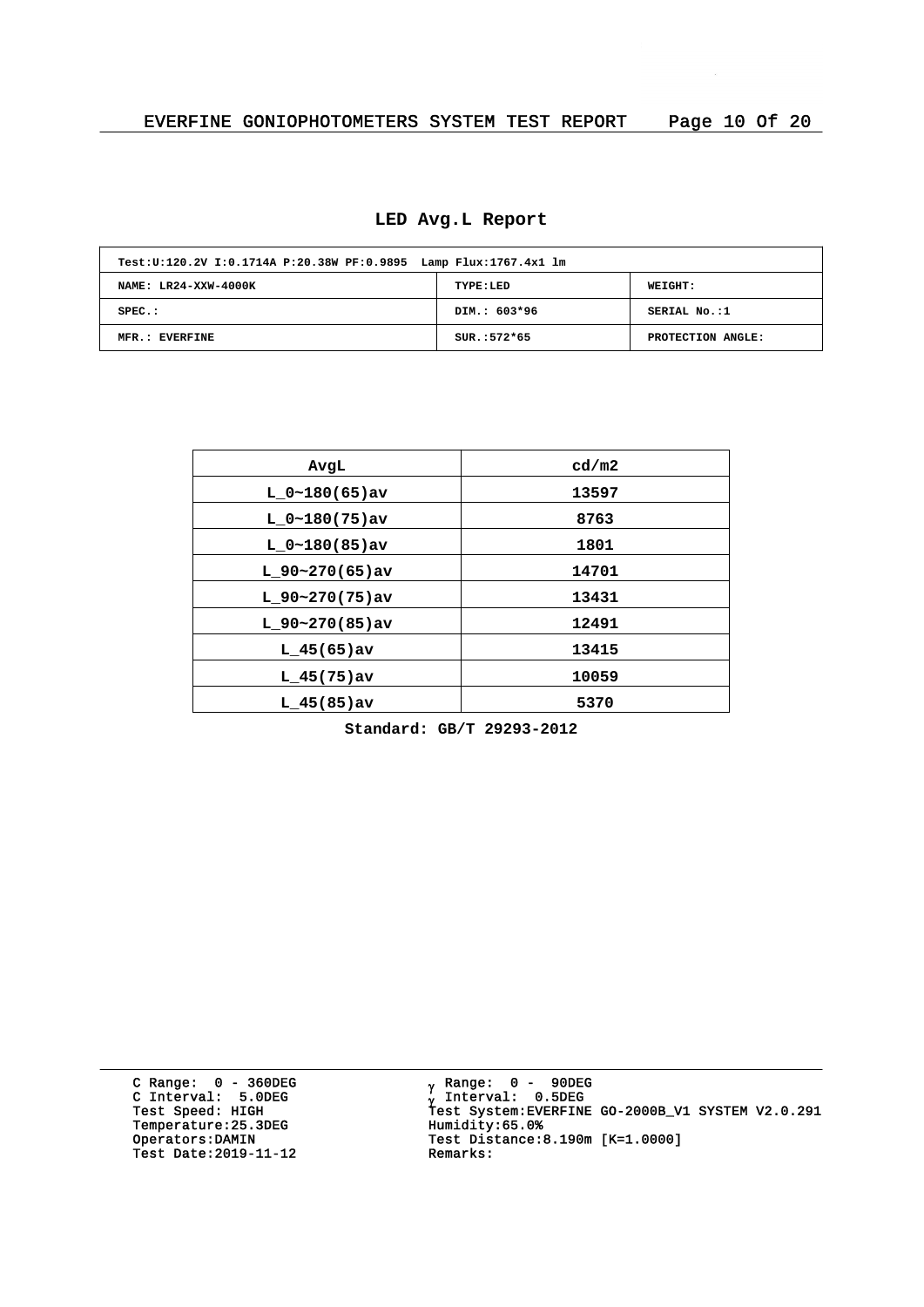



C Range: 0 - 360DEG C Interval: 5.0DEG Temperature: 25.3DEG<br>Operators: DAMIN Test Date:  $2019-11-12$ 

<sub>v</sub> Range: 0 – 90DEG y Range: 0 – 90DE<br><sub>V</sub> Interval: 0.5DEG G INCEIVAL: 3.0220<br>Test Speed: HIGH Test System:EVERFINE GO-2000B\_V1 SYSTEM V2.0.291<br>Temperature:25.3DEG Humidity:65.0% Test Distance:8.190m [K=1.0000]<br>Remarks: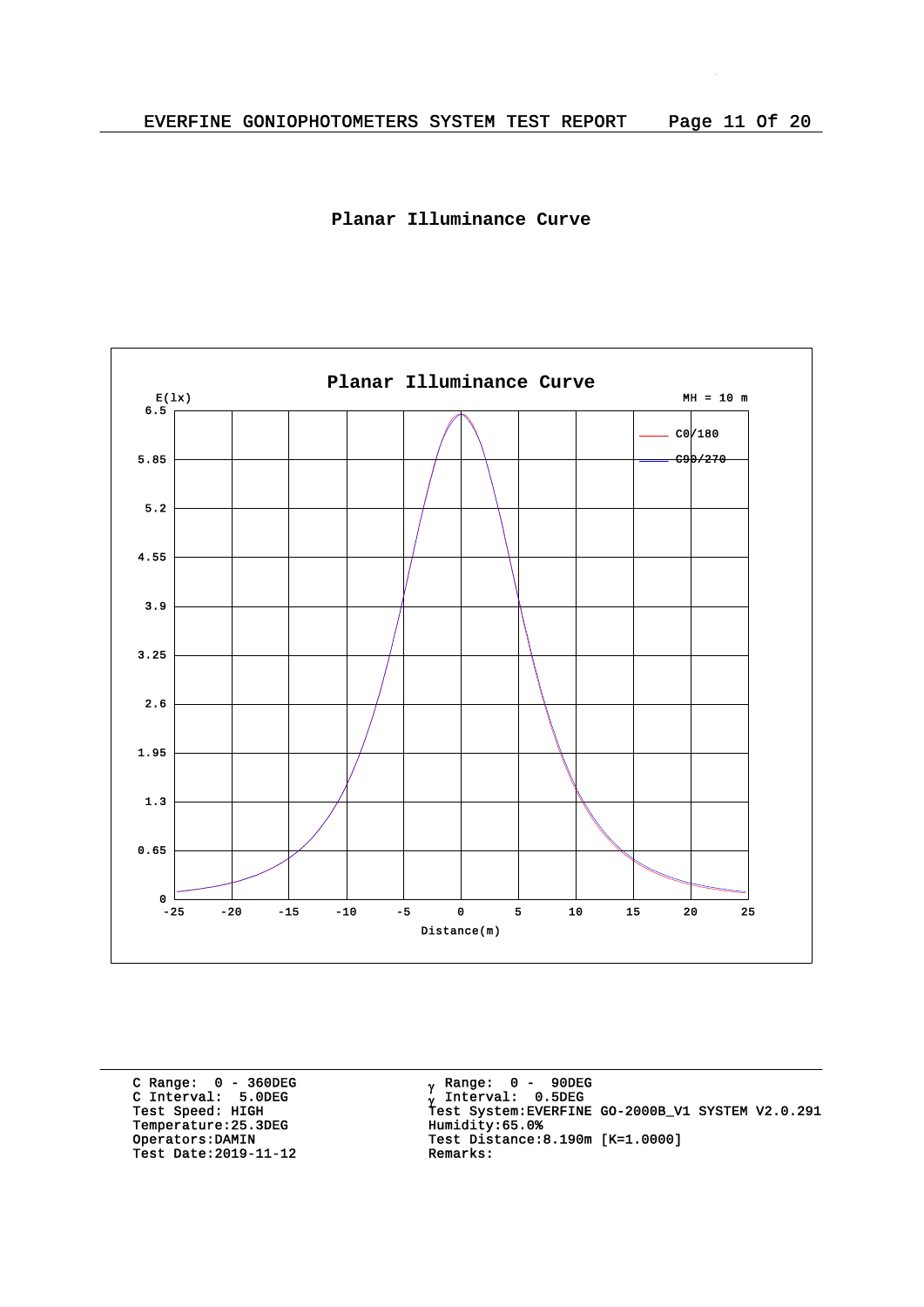| Test: U:120.2V I: 0.1714A P: 20.38W PF: 0.9895 Lamp Flux: 1767.4x1 lm |      |      |                                                                                                                                                  |      |      |      |      |                             |      |               |      |      |      |     |                                 |     |                   |      |      |
|-----------------------------------------------------------------------|------|------|--------------------------------------------------------------------------------------------------------------------------------------------------|------|------|------|------|-----------------------------|------|---------------|------|------|------|-----|---------------------------------|-----|-------------------|------|------|
| NAME: LR24-XXW-4000K                                                  |      |      |                                                                                                                                                  |      |      |      |      |                             |      | TYPE: LED     |      |      |      |     | <b>WEIGHT:</b>                  |     |                   |      |      |
| SPEC.:                                                                |      |      |                                                                                                                                                  |      |      |      |      |                             |      | DIM.: 603*96  |      |      |      |     | SERIAL No.:1                    |     |                   |      |      |
| MFR.: EVERFINE                                                        |      |      |                                                                                                                                                  |      |      |      |      |                             |      | $SUR.:572*65$ |      |      |      |     |                                 |     | PROTECTION ANGLE: |      |      |
| Table--1                                                              |      |      |                                                                                                                                                  |      |      |      |      |                             |      |               |      |      |      |     |                                 |     | UNIT: cd          |      |      |
| C(DEG)                                                                |      |      |                                                                                                                                                  |      |      |      |      |                             |      |               |      |      |      |     |                                 |     |                   |      |      |
| $\gamma$ (DEG)                                                        | 0    | 5    | 10                                                                                                                                               | 15   | 20   | 25   | 30   | 35                          | 40   | 45            | 50   | 55   | 60   | 65  | 70                              | 75  | 80                | 85   | 90   |
| 0                                                                     | 646  | 646  | 646                                                                                                                                              | 646  | 646  | 646  | 646  | 646                         | 646  | 646           | 646  | 646  | 646  | 646 | 646                             | 646 | 646               | 646  | 646  |
| 5                                                                     | 644  | 644  | 643                                                                                                                                              | 643  | 643  | 642  | 642  | 642                         | 642  | 641           | 641  | 641  | 641  | 641 | 641                             | 641 | 640               | 640  | 640  |
| 10                                                                    | 634  | 634  | 633                                                                                                                                              | 632  | 632  | 632  | 632  | 632                         | 633  | 633           | 634  | 634  | 634  | 635 | 635                             | 635 | 635               | 635  | 635  |
| 15                                                                    | 620  | 619  | 618                                                                                                                                              | 618  | 618  | 618  | 619  | 620                         | 621  | 620           | 619  | 619  | 619  | 618 | 618                             | 618 | 618               | 618  | 617  |
| 20                                                                    | 600  | 599  | 598                                                                                                                                              | 597  | 598  | 600  | 601  | 600                         | 599  | 599           | 598  | 598  | 599  | 599 | 600                             | 600 | 600               | 601  | 600  |
| 25                                                                    | 575  | 573  | 572                                                                                                                                              | 573  | 574  | 574  | 573  | 573                         | 574  | 574           | 576  | 576  | 574  | 574 | 573                             | 573 | 573               | 573  | 572  |
| 30                                                                    | 544  | 542  | 542                                                                                                                                              | 544  | 544  | 543  | 543  | 545                         | 546  | 544           | 544  | 543  | 544  | 544 | 544                             | 544 | 545               | 545  | 544  |
| 35                                                                    | 510  | 508  | 508                                                                                                                                              | 509  | 509  | 509  | 511  | 510                         | 509  | 509           | 510  | 511  | 510  | 509 | 509                             | 509 | 509               | 508  | 507  |
| 40                                                                    | 471  | 469  | 470                                                                                                                                              | 470  | 471  | 473  | 472  | 471                         | 472  | 472           | 471  | 471  | 471  | 471 | 472                             | 472 | 472               | 471  | 471  |
| 45                                                                    | 430  | 428  | 430                                                                                                                                              | 428  | 430  | 430  | 429  | 431                         | 430  | 430           | 430  | 431  | 431  | 430 | 429                             | 429 | 428               | 428  | 427  |
| 50                                                                    | 384  | 382  | 384                                                                                                                                              | 385  | 385  | 385  | 386  | 385                         | 385  | 387           | 385  | 385  | 384  | 384 | 385                             | 385 | 384               | 384  | 384  |
| 55                                                                    | 336  | 335  | 336                                                                                                                                              | 338  | 334  | 335  | 334  | 338                         | 337  | 338           | 338  | 338  | 338  | 337 | 337                             | 336 | 336               | 335  | 334  |
| 60                                                                    | 284  | 283  | 282                                                                                                                                              | 272  | 265  | 260  | 265  | 270                         | 278  | 286           | 286  | 287  | 287  | 287 | 287                             | 287 | 287               | 286  | 285  |
| 65                                                                    | 225  | 225  | 203                                                                                                                                              | 178  | 172  | 174  | 179  | 189                         | 203  | 216           | 228  | 235  | 235  | 236 | 236                             | 236 | 235               | 234  | 233  |
| 70                                                                    | 167  | 142  | 110                                                                                                                                              | 107  | 109  | 113  | 117  | 125                         | 131  | 147           | 162  | 172  | 179  | 184 | 184                             | 183 | 183               | 182  | 181  |
| 75                                                                    | 101  | 63.6 | 66.6                                                                                                                                             | 76.5 | 79.4 | 80.5 | 80.1 | 80.0                        | 84.8 | 91.9          | 101  | 111  | 123  | 131 | 133                             | 134 | 133               | 133  | 132  |
| 80                                                                    | 51.9 | 39.1 | 48.7                                                                                                                                             | 48.4 | 46.7 |      |      | $44.9$   $42.7$   $45.3$    | 48.7 | 53.1          | 57.4 | 62.2 | 70.4 |     | $78.6$   82.9   84.6            |     | 84.3              | 83.4 | 82.4 |
| 85                                                                    | 11.1 | 18.6 | 18.6                                                                                                                                             | 18.4 | 18.0 |      |      | $17.4$   17.5   19.5   21.5 |      | 23.4          | 25.4 | 28.1 | 33.1 |     | $38.6 \mid 41.9 \mid 43.2 \mid$ |     | 43.2              | 42.9 | 42.3 |
| 90                                                                    |      |      | $0.49$ $ 1.39 $ $ 1.82 $ $ 2.28 $ $2.42 $ $2.41 $ $2.44 $ $2.17 $ $2.10 $ $2.05 $ $1.95 $ $1.88 $ $1.89 $ $1.89 $ $2.39 $ $2.33 $ $2.36 $ $2.37$ |      |      |      |      |                             |      |               |      |      |      |     |                                 |     |                   |      | 2.07 |
|                                                                       |      |      |                                                                                                                                                  |      |      |      |      |                             |      |               |      |      |      |     |                                 |     |                   |      |      |
|                                                                       |      |      |                                                                                                                                                  |      |      |      |      |                             |      |               |      |      |      |     |                                 |     |                   |      |      |
|                                                                       |      |      |                                                                                                                                                  |      |      |      |      |                             |      |               |      |      |      |     |                                 |     |                   |      |      |
|                                                                       |      |      |                                                                                                                                                  |      |      |      |      |                             |      |               |      |      |      |     |                                 |     |                   |      |      |
|                                                                       |      |      |                                                                                                                                                  |      |      |      |      |                             |      |               |      |      |      |     |                                 |     |                   |      |      |
|                                                                       |      |      |                                                                                                                                                  |      |      |      |      |                             |      |               |      |      |      |     |                                 |     |                   |      |      |
|                                                                       |      |      |                                                                                                                                                  |      |      |      |      |                             |      |               |      |      |      |     |                                 |     |                   |      |      |
|                                                                       |      |      |                                                                                                                                                  |      |      |      |      |                             |      |               |      |      |      |     |                                 |     |                   |      |      |
|                                                                       |      |      |                                                                                                                                                  |      |      |      |      |                             |      |               |      |      |      |     |                                 |     |                   |      |      |
|                                                                       |      |      |                                                                                                                                                  |      |      |      |      |                             |      |               |      |      |      |     |                                 |     |                   |      |      |
|                                                                       |      |      |                                                                                                                                                  |      |      |      |      |                             |      |               |      |      |      |     |                                 |     |                   |      |      |
|                                                                       |      |      |                                                                                                                                                  |      |      |      |      |                             |      |               |      |      |      |     |                                 |     |                   |      |      |
|                                                                       |      |      |                                                                                                                                                  |      |      |      |      |                             |      |               |      |      |      |     |                                 |     |                   |      |      |
|                                                                       |      |      |                                                                                                                                                  |      |      |      |      |                             |      |               |      |      |      |     |                                 |     |                   |      |      |
|                                                                       |      |      |                                                                                                                                                  |      |      |      |      |                             |      |               |      |      |      |     |                                 |     |                   |      |      |
|                                                                       |      |      |                                                                                                                                                  |      |      |      |      |                             |      |               |      |      |      |     |                                 |     |                   |      |      |
|                                                                       |      |      |                                                                                                                                                  |      |      |      |      |                             |      |               |      |      |      |     |                                 |     |                   |      |      |
|                                                                       |      |      |                                                                                                                                                  |      |      |      |      |                             |      |               |      |      |      |     |                                 |     |                   |      |      |

C Range: 0 - 360DEG C Interval: 5.0DEG Temperature: 25.3DEG<br>Operators: DAMIN Test Date:  $2019-11-12$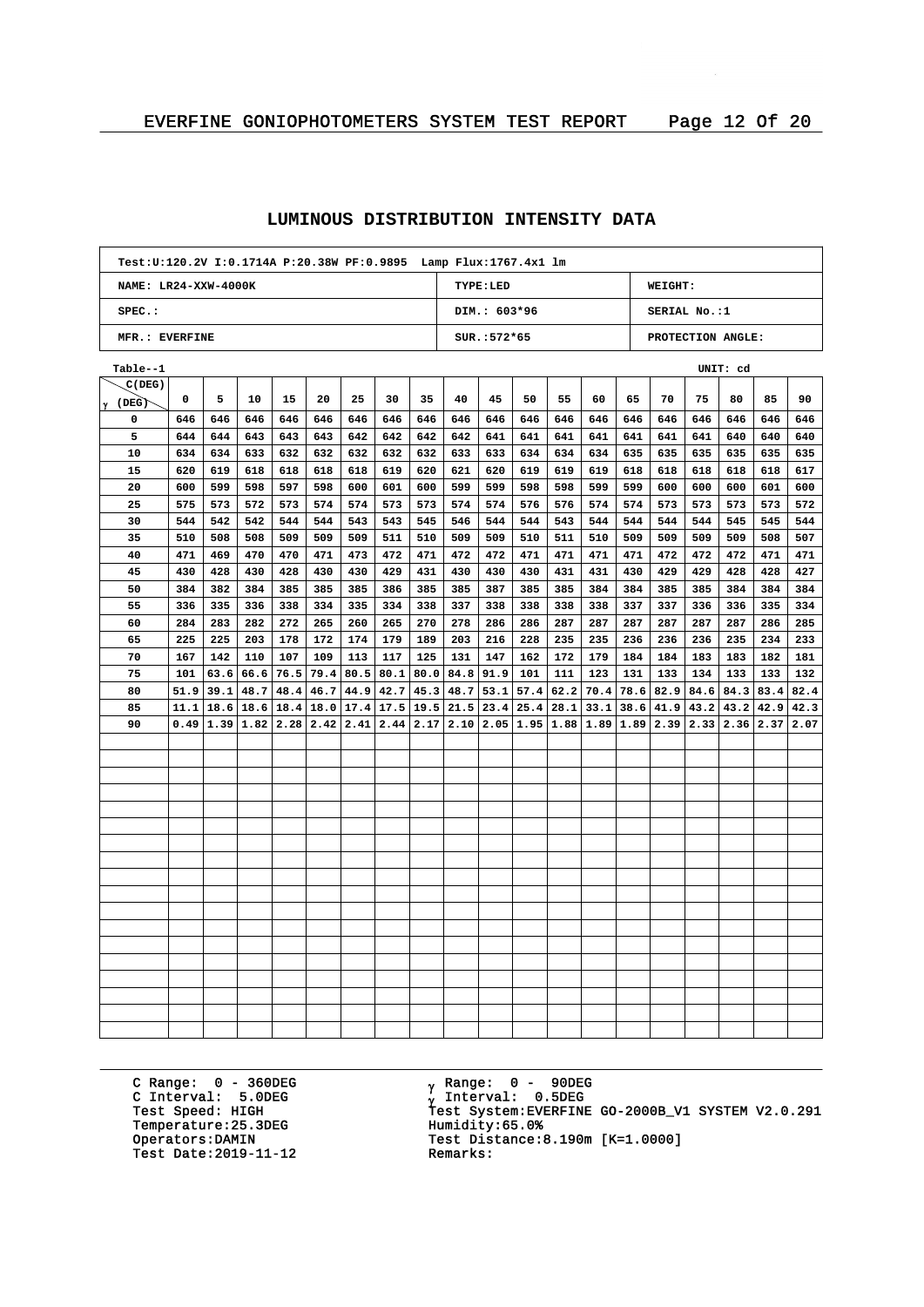| Test: U:120.2V I: 0.1714A P: 20.38W PF: 0.9895    Lamp Flux: 1767.4x1    lm |      |      |                                                                                                                             |      |      |     |                  |      |                             |                |      |      |               |     |                           |      |                             |      |      |
|-----------------------------------------------------------------------------|------|------|-----------------------------------------------------------------------------------------------------------------------------|------|------|-----|------------------|------|-----------------------------|----------------|------|------|---------------|-----|---------------------------|------|-----------------------------|------|------|
| NAME: LR24-XXW-4000K                                                        |      |      |                                                                                                                             |      |      |     |                  |      |                             | TYPE: LED      |      |      |               |     | <b>WEIGHT:</b>            |      |                             |      |      |
| SPEC.:                                                                      |      |      |                                                                                                                             |      |      |     |                  |      |                             | DIM.: 603*96   |      |      |               |     | SERIAL No.:1              |      |                             |      |      |
| MFR.: EVERFINE                                                              |      |      |                                                                                                                             |      |      |     |                  |      |                             | $SUR.: 572*65$ |      |      |               |     |                           |      | PROTECTION ANGLE:           |      |      |
| Table--2                                                                    |      |      |                                                                                                                             |      |      |     |                  |      |                             |                |      |      |               |     |                           |      | UNIT: cd                    |      |      |
| C(DEG)                                                                      |      |      |                                                                                                                             |      |      |     |                  |      |                             |                |      |      |               |     |                           |      |                             |      |      |
| $\gamma$ (DEG)                                                              | 95   | 100  | 105                                                                                                                         | 110  | 115  | 120 | 125              | 130  | 135                         | 140            | 145  | 150  | 155           | 160 | 165                       | 170  | 175                         | 180  | 185  |
| 0                                                                           | 646  | 646  | 646                                                                                                                         | 646  | 646  | 646 | 646              | 646  | 646                         | 646            | 646  | 646  | 646           | 646 | 646                       | 646  | 646                         | 646  | 646  |
| 5                                                                           | 640  | 640  | 640                                                                                                                         | 640  | 640  | 640 | 640              | 640  | 640                         | 640            | 640  | 640  | 640           | 641 | 641                       | 641  | 642                         | 642  | 642  |
| 10                                                                          | 634  | 634  | 633                                                                                                                         | 633  | 633  | 632 | 632              | 631  | 631                         | 630            | 630  | 629  | 629           | 629 | 630                       | 630  | 631                         | 632  | 631  |
| 15                                                                          | 617  | 616  | 616                                                                                                                         | 616  | 616  | 616 | 616              | 616  | 617                         | 617            | 616  | 614  | 614           | 613 | 613                       | 613  | 614                         | 615  | 614  |
| 20                                                                          | 599  | 599  | 598                                                                                                                         | 597  | 596  | 595 | 594              | 593  | 593                         | 593            | 593  | 594  | 594           | 592 | 591                       | 591  | 592                         | 593  | 592  |
| 25                                                                          | 571  | 571  | 570                                                                                                                         | 570  | 569  | 569 | 569              | 569  | 567                         | 566            | 565  | 565  | 566           | 566 | 565                       | 564  | 564                         | 566  | 564  |
| 30                                                                          | 543  | 543  | 541                                                                                                                         | 540  | 539  | 537 | 536              | 536  | 535                         | 536            | 534  | 533  | 533           | 534 | 534                       | 532  | 532                         | 534  | 532  |
| 35                                                                          | 507  | 505  | 505                                                                                                                         | 504  | 504  | 503 | 503              | 499  | 496                         | 496            | 497  | 498  | 496           | 496 | 498                       | 496  | 495                         | 497  | 495  |
| 40                                                                          | 469  | 468  | 467                                                                                                                         | 466  | 462  | 460 | 457              | 455  | 454                         | 453            | 452  | 453  | 456           | 453 | 455                       | 456  | 455                         | 457  | 455  |
| 45                                                                          | 426  | 425  | 424                                                                                                                         | 421  | 418  | 414 | 410              | 406  | 405                         | 403            | 404  | 401  | 402           | 407 | 408                       | 413  | 411                         | 413  | 411  |
| 50                                                                          | 382  | 381  | 379                                                                                                                         | 374  | 370  | 365 | 360              | 356  | 352                         | 346            | 341  | 340  | 339           | 348 | 356                       | 362  | 364                         | 365  | 365  |
| 55                                                                          | 333  | 332  | 330                                                                                                                         | 326  | 321  | 316 | 307              | 300  | 292                         | 282            | 273  | 270  | 269           | 275 | 289                       | 302  | 315                         | 315  | 316  |
| 60                                                                          | 284  | 282  | 280                                                                                                                         | 278  | 273  | 267 | 257              | 246  | 235                         | 224            | 215  | 207  | 202           | 200 | 207                       | 224  | 255                         | 261  | 262  |
| 65                                                                          | 232  | 230  | 229                                                                                                                         | 227  | 223  | 218 | 209              | 195  | 181                         | 169            | 158  | 149  | 141           | 136 | 135                       | 139  | 171                         | 201  | 203  |
| 70                                                                          | 180  | 178  | 177                                                                                                                         | 175  | 173  | 167 | 155              | 141  | 128                         | 116            | 106  | 98.2 | 91.6          |     | $86.1$   82.4   80.8      |      | 88.5                        | 140  | 142  |
| 75                                                                          | 130  | 129  | 127                                                                                                                         | 125  | 122  | 115 | 102              | 89.4 | 78.3                        | 69.7           | 63.4 | 57.6 | 53.5          |     | 50.0   46.7               | 44.3 | 42.1                        | 67.5 | 85.8 |
| 80                                                                          | 81.3 | 80.1 | 78.7                                                                                                                        | 75.3 | 69.6 |     | $61.1$ 51.8 45.4 |      | 39.8                        | 34.3           | 30.5 | 27.7 | 25.3          |     |                           |      | $23.1$ $21.5$ $19.9$ $18.1$ | 17.5 | 39.5 |
| 85                                                                          | 41.5 | 40.9 | 40.0                                                                                                                        | 37.7 | 33.7 |     |                  |      | $27.5$   21.3   17.4   14.1 | 10.7           | 6.81 |      | $3.15$   4.43 |     | 4.97   2.46   1.96   1.09 |      |                             | 0.55 | 2.37 |
| 90                                                                          | 1.92 |      | $2.01$   $2.03$   $2.06$   $1.88$   $1.56$   $1.60$   $1.60$   $1.56$   $1.54$   $1.54$   $1.61$   $1.97$   $1.78$   $1.37$ |      |      |     |                  |      |                             |                |      |      |               |     |                           |      | 0.84                        | 0.28 | 0.22 |
|                                                                             |      |      |                                                                                                                             |      |      |     |                  |      |                             |                |      |      |               |     |                           |      |                             |      |      |
|                                                                             |      |      |                                                                                                                             |      |      |     |                  |      |                             |                |      |      |               |     |                           |      |                             |      |      |
|                                                                             |      |      |                                                                                                                             |      |      |     |                  |      |                             |                |      |      |               |     |                           |      |                             |      |      |
|                                                                             |      |      |                                                                                                                             |      |      |     |                  |      |                             |                |      |      |               |     |                           |      |                             |      |      |
|                                                                             |      |      |                                                                                                                             |      |      |     |                  |      |                             |                |      |      |               |     |                           |      |                             |      |      |
|                                                                             |      |      |                                                                                                                             |      |      |     |                  |      |                             |                |      |      |               |     |                           |      |                             |      |      |
|                                                                             |      |      |                                                                                                                             |      |      |     |                  |      |                             |                |      |      |               |     |                           |      |                             |      |      |
|                                                                             |      |      |                                                                                                                             |      |      |     |                  |      |                             |                |      |      |               |     |                           |      |                             |      |      |
|                                                                             |      |      |                                                                                                                             |      |      |     |                  |      |                             |                |      |      |               |     |                           |      |                             |      |      |
|                                                                             |      |      |                                                                                                                             |      |      |     |                  |      |                             |                |      |      |               |     |                           |      |                             |      |      |
|                                                                             |      |      |                                                                                                                             |      |      |     |                  |      |                             |                |      |      |               |     |                           |      |                             |      |      |
|                                                                             |      |      |                                                                                                                             |      |      |     |                  |      |                             |                |      |      |               |     |                           |      |                             |      |      |
|                                                                             |      |      |                                                                                                                             |      |      |     |                  |      |                             |                |      |      |               |     |                           |      |                             |      |      |
|                                                                             |      |      |                                                                                                                             |      |      |     |                  |      |                             |                |      |      |               |     |                           |      |                             |      |      |
|                                                                             |      |      |                                                                                                                             |      |      |     |                  |      |                             |                |      |      |               |     |                           |      |                             |      |      |
|                                                                             |      |      |                                                                                                                             |      |      |     |                  |      |                             |                |      |      |               |     |                           |      |                             |      |      |
|                                                                             |      |      |                                                                                                                             |      |      |     |                  |      |                             |                |      |      |               |     |                           |      |                             |      |      |
|                                                                             |      |      |                                                                                                                             |      |      |     |                  |      |                             |                |      |      |               |     |                           |      |                             |      |      |

C Range: 0 - 360DEG C Interval: 5.0DEG Temperature: 25.3DEG<br>Operators: DAMIN Test Date:  $2019-11-12$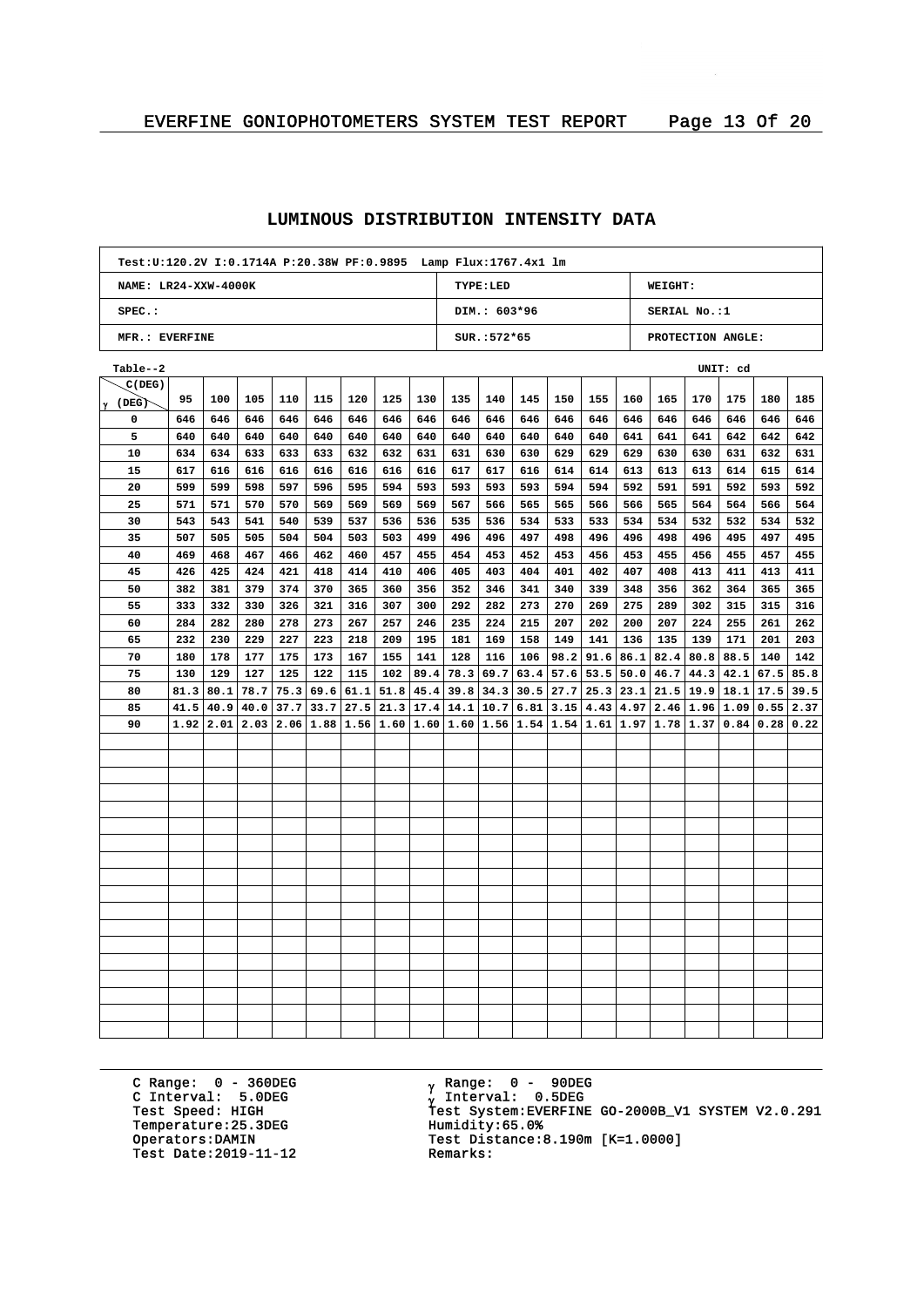| Test: U:120.2V I: 0.1714A P: 20.38W PF: 0.9895    Lamp Flux: 1767.4x1    lm |      |      |      |      |      |     |                      |     |                           |                 |      |      |                                           |      |                |      |                   |      |      |
|-----------------------------------------------------------------------------|------|------|------|------|------|-----|----------------------|-----|---------------------------|-----------------|------|------|-------------------------------------------|------|----------------|------|-------------------|------|------|
| NAME: LR24-XXW-4000K                                                        |      |      |      |      |      |     |                      |     |                           | <b>TYPE:LED</b> |      |      |                                           |      | <b>WEIGHT:</b> |      |                   |      |      |
| $SPEC.$ :                                                                   |      |      |      |      |      |     |                      |     |                           | DIM.: 603*96    |      |      |                                           |      | SERIAL No.:1   |      |                   |      |      |
| MFR.: EVERFINE                                                              |      |      |      |      |      |     |                      |     |                           | SUR.: 572*65    |      |      |                                           |      |                |      | PROTECTION ANGLE: |      |      |
| Table--3                                                                    |      |      |      |      |      |     |                      |     |                           |                 |      |      |                                           |      |                |      | UNIT: cd          |      |      |
| C(DEG)                                                                      |      |      |      |      |      |     |                      |     |                           |                 |      |      |                                           |      |                |      |                   |      |      |
| $\gamma$ (DEG)                                                              | 190  | 195  | 200  | 205  | 210  | 215 | 220                  | 225 | 230                       | 235             | 240  | 245  | 250                                       | 255  | 260            | 265  | 270               | 275  | 280  |
| 0                                                                           | 646  | 646  | 646  | 646  | 646  | 646 | 646                  | 646 | 646                       | 646             | 646  | 646  | 646                                       | 646  | 646            | 646  | 646               | 646  | 646  |
| 5                                                                           | 641  | 641  | 641  | 640  | 640  | 640 | 640                  | 640 | 640                       | 640             | 640  | 639  | 639                                       | 640  | 640            | 640  | 640               | 640  | 640  |
| 10                                                                          | 630  | 630  | 629  | 629  | 629  | 629 | 629                  | 630 | 630                       | 631             | 632  | 632  | 632                                       | 633  | 633            | 633  | 633               | 634  | 634  |
| 15                                                                          | 613  | 613  | 613  | 613  | 614  | 615 | 616                  | 616 | 615                       | 615             | 615  | 615  | 615                                       | 615  | 615            | 615  | 615               | 616  | 616  |
| 20                                                                          | 591  | 591  | 592  | 593  | 594  | 593 | 593                  | 593 | 593                       | 593             | 594  | 595  | 595                                       | 596  | 596            | 597  | 597               | 598  | 598  |
| 25                                                                          | 564  | 565  | 567  | 567  | 565  | 565 | 566                  | 567 | 568                       | 569             | 568  | 568  | 568                                       | 569  | 569            | 569  | 569               | 569  | 570  |
| 30                                                                          | 532  | 534  | 534  | 533  | 534  | 535 | 536                  | 536 | 536                       | 536             | 537  | 537  | 538                                       | 539  | 540            | 541  | 541               | 541  | 541  |
| 35                                                                          | 496  | 499  | 497  | 497  | 499  | 499 | 499                  | 500 | 501                       | 503             | 503  | 502  | 503                                       | 503  | 503            | 504  | 504               | 504  | 505  |
| 40                                                                          | 457  | 457  | 457  | 458  | 458  | 459 | 460                  | 462 | 461                       | 461             | 462  | 463  | 463                                       | 465  | 466            | 467  | 467               | 467  | 468  |
| 45                                                                          | 414  | 413  | 414  | 414  | 415  | 417 | 416                  | 417 | 418                       | 419             | 419  | 420  | 421                                       | 421  | 422            | 423  | 423               | 424  | 424  |
| 50                                                                          | 366  | 366  | 368  | 368  | 370  | 369 | 370                  | 371 | 372                       | 372             | 373  | 374  | 375                                       | 376  | 378            | 379  | 379               | 380  | 380  |
| 55                                                                          | 317  | 319  | 319  | 321  | 320  | 321 | 321                  | 322 | 323                       | 325             | 325  | 326  | 326                                       | 327  | 328            | 329  | 330               | 330  | 331  |
| 60                                                                          | 263  | 264  | 267  | 267  | 269  | 269 | 270                  | 272 | 272                       | 273             | 274  | 275  | 276                                       | 277  | 278            | 280  | 280               | 281  | 282  |
| 65                                                                          | 205  | 207  | 207  | 210  | 211  | 214 | 215                  | 217 | 220                       | 221             | 222  | 223  | 224                                       | 225  | 226            | 227  | 228               | 229  | 229  |
| 70                                                                          | 144  | 146  | 148  | 150  | 151  | 154 | 158                  | 161 | 164                       | 166             | 169  | 170  | 171                                       | 173  | 174            | 175  | 176               | 176  | 177  |
| 75                                                                          | 87.9 | 88.2 | 89.6 | 90.4 | 92.5 |     | $95.0$   98.1        | 102 | 106                       | 110             | 114  | 117  | 120                                       | 123  | 124            | 125  | 126               | 127  | 127  |
| 80                                                                          | 39.7 | 39.6 | 39.4 | 40.2 | 40.3 |     | $42.8$   45.8   48.3 |     | 50.0                      | 52.5            | 57.4 | 63.1 | 68.5                                      | 73.4 | 74.9           | 75.9 | 76.9              | 77.8 | 78.3 |
| 85                                                                          | 2.95 | 2.95 | 6.58 | 5.50 | 2.89 |     | $6.36$   9.83   13.0 |     | 15.9                      | 19.4            | 24.3 | 29.2 | 33.2                                      |      | $36.3$ 37.4    | 38.0 | 38.5              | 38.9 | 39.1 |
| 90                                                                          | 0.22 | 0.22 | 0.29 | 0.29 | 0.29 |     |                      |     | 0.29   0.29   0.29   0.29 | 0.29            | 0.29 |      | $0.29$   0.30   0.28   0.26   0.23   0.19 |      |                |      |                   | 0.21 | 0.29 |
|                                                                             |      |      |      |      |      |     |                      |     |                           |                 |      |      |                                           |      |                |      |                   |      |      |
|                                                                             |      |      |      |      |      |     |                      |     |                           |                 |      |      |                                           |      |                |      |                   |      |      |
|                                                                             |      |      |      |      |      |     |                      |     |                           |                 |      |      |                                           |      |                |      |                   |      |      |
|                                                                             |      |      |      |      |      |     |                      |     |                           |                 |      |      |                                           |      |                |      |                   |      |      |
|                                                                             |      |      |      |      |      |     |                      |     |                           |                 |      |      |                                           |      |                |      |                   |      |      |
|                                                                             |      |      |      |      |      |     |                      |     |                           |                 |      |      |                                           |      |                |      |                   |      |      |
|                                                                             |      |      |      |      |      |     |                      |     |                           |                 |      |      |                                           |      |                |      |                   |      |      |
|                                                                             |      |      |      |      |      |     |                      |     |                           |                 |      |      |                                           |      |                |      |                   |      |      |
|                                                                             |      |      |      |      |      |     |                      |     |                           |                 |      |      |                                           |      |                |      |                   |      |      |
|                                                                             |      |      |      |      |      |     |                      |     |                           |                 |      |      |                                           |      |                |      |                   |      |      |
|                                                                             |      |      |      |      |      |     |                      |     |                           |                 |      |      |                                           |      |                |      |                   |      |      |
|                                                                             |      |      |      |      |      |     |                      |     |                           |                 |      |      |                                           |      |                |      |                   |      |      |
|                                                                             |      |      |      |      |      |     |                      |     |                           |                 |      |      |                                           |      |                |      |                   |      |      |
|                                                                             |      |      |      |      |      |     |                      |     |                           |                 |      |      |                                           |      |                |      |                   |      |      |
|                                                                             |      |      |      |      |      |     |                      |     |                           |                 |      |      |                                           |      |                |      |                   |      |      |
|                                                                             |      |      |      |      |      |     |                      |     |                           |                 |      |      |                                           |      |                |      |                   |      |      |
|                                                                             |      |      |      |      |      |     |                      |     |                           |                 |      |      |                                           |      |                |      |                   |      |      |
|                                                                             |      |      |      |      |      |     |                      |     |                           |                 |      |      |                                           |      |                |      |                   |      |      |

C Range: 0 - 360DEG C Interval: 5.0DEG Temperature: 25.3DEG<br>Operators: DAMIN Test Date:  $2019-11-12$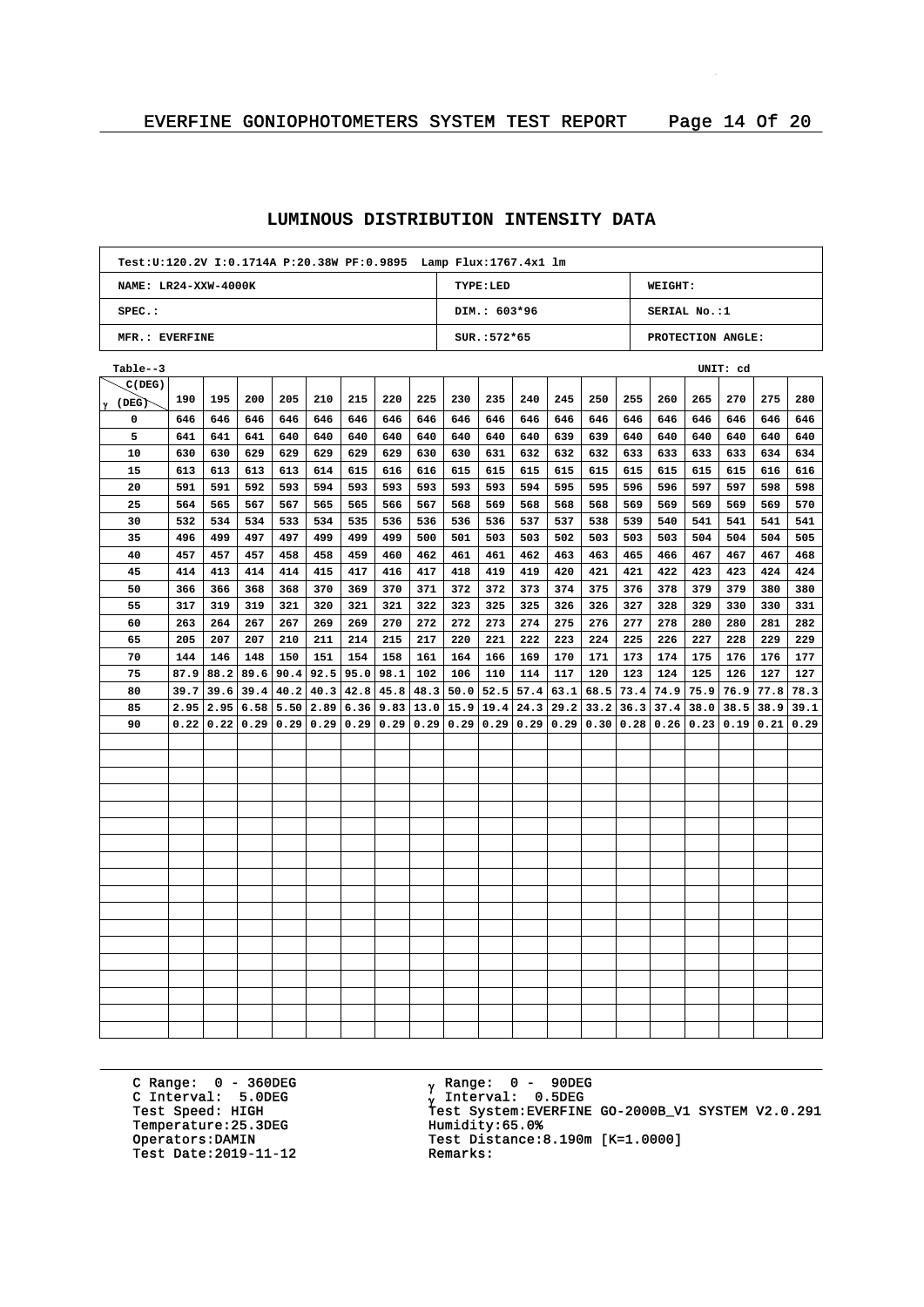| Test: U:120.2V I:0.1714A P:20.38W PF:0.9895 Lamp Flux: 1767.4x1 lm |      |             |      |      |                      |     |                                    |     |           |                |      |      |                                                                       |     |                   |          |  |
|--------------------------------------------------------------------|------|-------------|------|------|----------------------|-----|------------------------------------|-----|-----------|----------------|------|------|-----------------------------------------------------------------------|-----|-------------------|----------|--|
| NAME: LR24-XXW-4000K                                               |      |             |      |      |                      |     |                                    |     |           | TYPE:LED       |      |      |                                                                       |     | <b>WEIGHT:</b>    |          |  |
| $SPEC.$ :                                                          |      |             |      |      |                      |     |                                    |     |           | DIM.: 603*96   |      |      |                                                                       |     | SERIAL No.:1      |          |  |
| MFR.: EVERFINE                                                     |      |             |      |      |                      |     |                                    |     |           | $SUR.: 572*65$ |      |      |                                                                       |     | PROTECTION ANGLE: |          |  |
| Table--4                                                           |      |             |      |      |                      |     |                                    |     |           |                |      |      |                                                                       |     |                   | UNIT: cd |  |
| C(DEG)                                                             |      |             |      |      |                      |     |                                    |     |           |                |      |      |                                                                       |     |                   |          |  |
| $\gamma$ (DEG)                                                     | 285  | 290         | 295  | 300  | 305                  | 310 | 315                                | 320 | 325       | 330            | 335  | 340  | 345                                                                   | 350 | 355               |          |  |
| 0                                                                  | 646  | 646         | 646  | 646  | 646                  | 646 | 646                                | 646 | 646       | 646            | 646  | 646  | 646                                                                   | 646 | 646               |          |  |
| 5                                                                  | 640  | 640         | 640  | 640  | 640                  | 640 | 641                                | 641 | 641       | 642            | 642  | 642  | 643                                                                   | 643 | 644               |          |  |
| 10                                                                 | 633  | 633         | 633  | 632  | 632                  | 632 | 632                                | 631 | 631       | 631            | 632  | 632  | 632                                                                   | 633 | 633               |          |  |
| 15                                                                 | 616  | 616         | 616  | 616  | 617                  | 617 | 618                                | 618 | 618       | 617            | 617  | 616  | 617                                                                   | 617 | 619               |          |  |
| 20                                                                 | 597  | 597         | 596  | 596  | 595                  | 595 | 595                                | 595 | 596       | 598            | 597  | 596  | 596                                                                   | 597 | 598               |          |  |
| 25                                                                 | 570  | 570         | 570  | 570  | 571                  | 571 | 570                                | 569 | 569       | 570            | 571  | 572  | 571                                                                   | 571 | 572               |          |  |
| 30                                                                 | 540  | 540         | 540  | 539  | 539                  | 538 | 539                                | 541 | 540       | 539            | 539  | 541  | 541                                                                   | 541 | 542               |          |  |
| 35                                                                 | 505  | 505         | 505  | 505  | 505                  | 504 | 504                                | 504 | 505       | 506            | 504  | 505  | 507                                                                   | 506 | 507               |          |  |
| 40                                                                 | 467  | 466         | 466  | 465  | 465                  | 465 | 466                                | 465 | 465       | 465            | 467  | 465  | 466                                                                   | 467 | 468               |          |  |
| 45                                                                 | 424  | 424         | 424  | 424  | 424                  | 423 | 423                                | 423 | 423       | 422            | 423  | 424  | 424                                                                   | 426 | 426               |          |  |
| 50                                                                 | 379  | 379         | 378  | 378  | 378                  | 378 | 379                                | 378 | 377       | 378            | 377  | 378  | 379                                                                   | 379 | 381               |          |  |
| 55                                                                 | 331  | 330         | 330  | 331  | 331                  | 330 | 330                                | 330 | 330       | 329            | 329  | 329  | 331                                                                   | 331 | 332               |          |  |
| 60                                                                 | 281  | 280         | 280  | 280  | 280                  | 280 | 280                                | 280 | 279       | 279            | 277  | 278  | 278                                                                   | 278 | 280               |          |  |
| 65                                                                 | 229  | 229         | 229  | 229  | 229                  | 228 | 227                                | 226 | 225       | 223            | 222  | 220  | 220                                                                   | 221 | 222               |          |  |
| 70                                                                 | 177  | 177         | 177  | 177  | 175                  | 174 | 172                                | 170 | 167       | 165            | 164  | 162  | 161                                                                   | 161 | 163               |          |  |
| 75                                                                 | 128  | 127         | 125  | 123  | 120                  | 117 | 114                                | 111 | 108       | 107            | 105  | 103  | 103                                                                   | 103 | 105               |          |  |
| 80                                                                 | 78.4 | 75.8        | 71.2 | 66.1 | 61.1                 |     | $58.9$   58.3   56.4   53.9   52.3 |     |           |                |      |      | $53.4$ 53.8 54.4 55.1 56.2                                            |     |                   |          |  |
| 85                                                                 |      | $39.0$ 37.2 |      |      | $33.8$   29.4   24.4 |     |                                    |     |           |                |      |      | $21.2$   19.0   16.9   14.6   12.3   14.2   15.1   15.3   16.3   16.6 |     |                   |          |  |
| 90                                                                 | 0.34 | 0.36        | 0.41 |      | $0.44$   $0.44$      |     | 0.44 0.44                          |     | 0.44 0.43 | 0.41           | 0.40 | 0.41 | 0.43 0.51                                                             |     | 0.57              |          |  |
|                                                                    |      |             |      |      |                      |     |                                    |     |           |                |      |      |                                                                       |     |                   |          |  |
|                                                                    |      |             |      |      |                      |     |                                    |     |           |                |      |      |                                                                       |     |                   |          |  |
|                                                                    |      |             |      |      |                      |     |                                    |     |           |                |      |      |                                                                       |     |                   |          |  |
|                                                                    |      |             |      |      |                      |     |                                    |     |           |                |      |      |                                                                       |     |                   |          |  |
|                                                                    |      |             |      |      |                      |     |                                    |     |           |                |      |      |                                                                       |     |                   |          |  |
|                                                                    |      |             |      |      |                      |     |                                    |     |           |                |      |      |                                                                       |     |                   |          |  |
|                                                                    |      |             |      |      |                      |     |                                    |     |           |                |      |      |                                                                       |     |                   |          |  |
|                                                                    |      |             |      |      |                      |     |                                    |     |           |                |      |      |                                                                       |     |                   |          |  |
|                                                                    |      |             |      |      |                      |     |                                    |     |           |                |      |      |                                                                       |     |                   |          |  |
|                                                                    |      |             |      |      |                      |     |                                    |     |           |                |      |      |                                                                       |     |                   |          |  |
|                                                                    |      |             |      |      |                      |     |                                    |     |           |                |      |      |                                                                       |     |                   |          |  |
|                                                                    |      |             |      |      |                      |     |                                    |     |           |                |      |      |                                                                       |     |                   |          |  |
|                                                                    |      |             |      |      |                      |     |                                    |     |           |                |      |      |                                                                       |     |                   |          |  |
|                                                                    |      |             |      |      |                      |     |                                    |     |           |                |      |      |                                                                       |     |                   |          |  |
|                                                                    |      |             |      |      |                      |     |                                    |     |           |                |      |      |                                                                       |     |                   |          |  |
|                                                                    |      |             |      |      |                      |     |                                    |     |           |                |      |      |                                                                       |     |                   |          |  |
|                                                                    |      |             |      |      |                      |     |                                    |     |           |                |      |      |                                                                       |     |                   |          |  |
|                                                                    |      |             |      |      |                      |     |                                    |     |           |                |      |      |                                                                       |     |                   |          |  |

C Range: 0 - 360DEG C Interval: 5.0DEG Temperature: 25.3DEG<br>Operators: DAMIN Test Date:  $2019-11-12$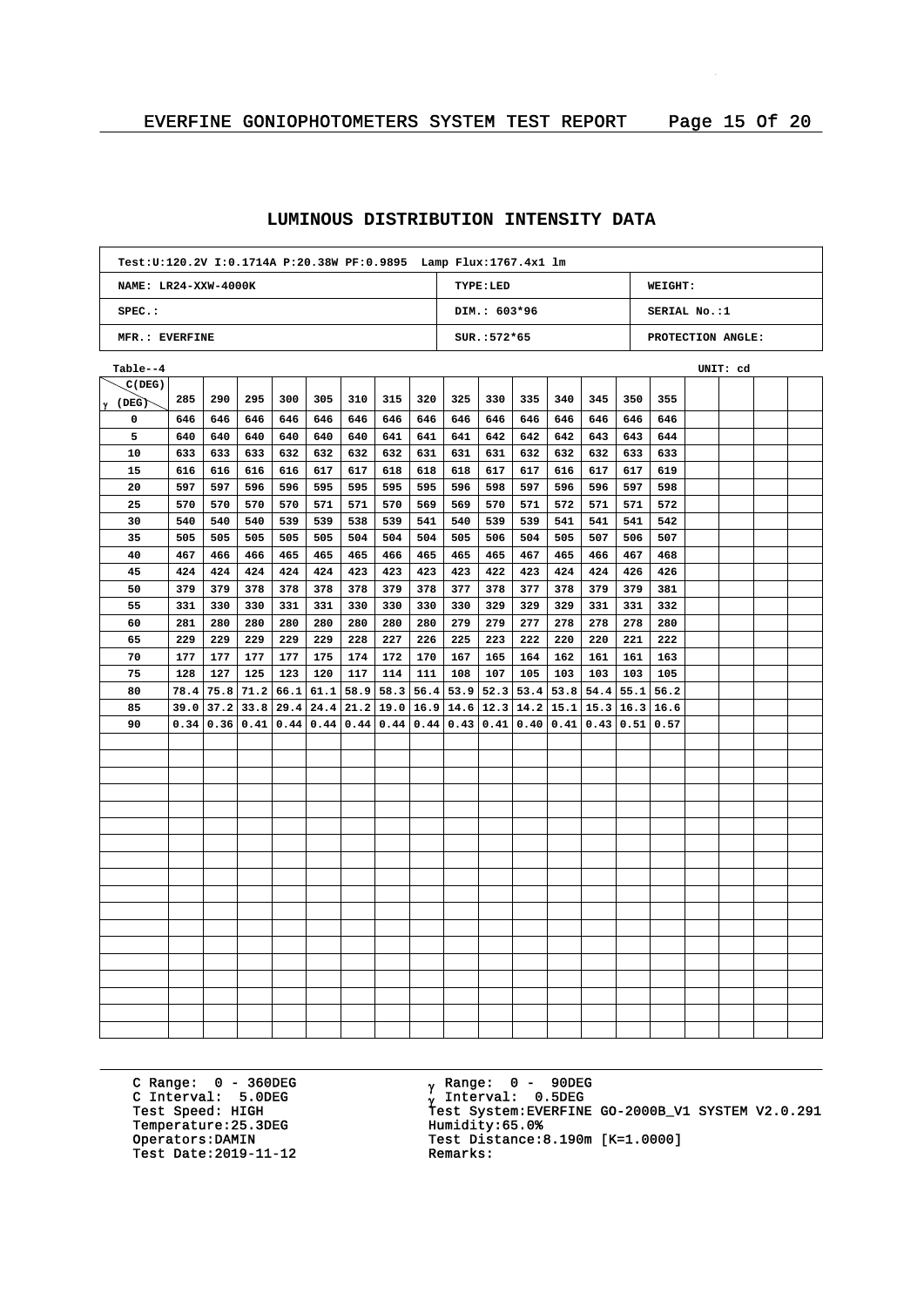$\overline{\phantom{0}}$ 

|              |                |                | Photometric Data Table [cd] |                |                |                |                |                |                |                |
|--------------|----------------|----------------|-----------------------------|----------------|----------------|----------------|----------------|----------------|----------------|----------------|
|              |                |                |                             |                |                |                |                |                |                |                |
| G/C<br>0.0   | 0.0<br>645.9   | 5.0<br>645.9   | 10.0<br>645.9               | 15.0<br>645.9  | 20.0<br>645.9  | 25.0<br>645.9  | 30.0<br>645.9  | 35.0<br>645.9  | 40.0<br>645.9  | 45.0<br>645.9  |
| 2.5          | 645.6          | 645.4          | 645.1                       | 644.9          | 644.7          | 644.5          | 644.4          | 644.2          | 644.0          | 643.8          |
| 5.0          | 644.3          | 643.8          | 643.3                       | 642.9          | 642.6          | 642.3          | 642.1          | 642.0          | 641.7          | 641.4          |
| 7.5          | 640.3          | 639.6          | 639.1                       | 638.7          | 638.5          | 638.2          | 637.9          | 637.7          | 637.6          | 637.6          |
| 10.0         | 634.4          | 633.5          | 632.8                       | 632.4          | 632.2          | 632.2          | 632.2          | 632.4          | 632.8          | 633.4          |
| 12.5         | 628.6          | 627.5          | 626.7                       | 626.1          | 625.9          | 626.0          | 626.1          | 626.1          | 626.7          | 627.7          |
| 15.0         | 620.2          | 619.0          | 618.1                       | 617.8          | 617.8          | 618.2          | 618.7          | 619.7          | 620.9          | 620.0          |
| 17.5         | 611.1<br>600.1 | 609.7<br>598.6 | 608.9<br>597.7              | 608.7<br>597.3 | 608.9<br>597.9 | 609.5<br>599.8 | 610.4<br>600.8 | 611.5<br>599.6 | 610.3<br>598.7 | 609.6<br>599.0 |
| 20.0<br>22.5 | 587.7          | 586.0          | 585.3                       | 585.5          | 586.5          | 588.6          | 587.0          | 586.8          | 586.3          | 587.1          |
| 25.0         | 574.6          | 572.8          | 572.1                       | 572.6          | 574.1          | 574.1          | 573.1          | 573.1          | 573.5          | 574.3          |
| 27.5         | 559.8          | 558.1          | 557.8                       | 558.5          | 560.1          | 558.6          | 558.7          | 559.1          | 560.0          | 561.6          |
| 30.0         | 544.4          | 542.5          | 542.2                       | 543.7          | 544.3          | 543.2          | 543.0          | 544.6          | 545.9          | 544.1          |
| 32.5         | 527.9          | 525.8          | 525.8                       | 527.7          | 526.8          | 526.5          | 527.6          | 529.2          | 527.7          | 526.9          |
| 35.0         | 510.0          | 508.1          | 507.9                       | 509.4          | 508.7          | 509.3          | 511.0          | 510.4          | 509.3          | 509.4          |
| 37.5         | 490.6<br>471.1 | 488.9<br>469.1 | 489.9<br>470.4              | 490.2<br>470.4 | 490.3<br>471.0 | 491.1<br>472.9 | 492.4<br>471.6 | 490.9<br>471.3 | 490.8<br>471.7 | 491.1<br>472.2 |
| 40.0<br>42.5 | 450.7          | 448.8          | 450.4                       | 449.7          | 450.9          | 452.0          | 450.7          | 451.1          | 451.9          | 450.9          |
| 45.0         | 429.6          | 427.5          | 430.0                       | 428.5          | 430.5          | 429.7          | 429.5          | 431.0          | 429.6          | 429.5          |
| 47.5         | 407.0          | 405.5          | 407.3                       | 406.8          | 409.4          | 407.5          | 408.3          | 407.9          | 407.8          | 408.3          |
| 50.0         | 384.4          | 382.4          | 383.6                       | 384.7          | 385.3          | 385.0          | 385.8          | 385.0          | 385.4          | 386.5          |
| 52.5         | 360.3          | 359.0          | 360.1                       | 361.6          | 361.0          | 362.0          | 360.8          | 361.8          | 363.5          | 362.0          |
| 55.0         | 336.1<br>310.6 | 335.0<br>310.3 | 335.9<br>310.9              | 338.3<br>308.5 | 334.4<br>304.1 | 335.3<br>300.0 | 334.0<br>303.2 | 337.9<br>306.6 | 337.2<br>309.1 | 337.5<br>312.6 |
| 57.5<br>60.0 | 283.6          | 283.5          | 282.3                       | 271.9          | 265.0          | 259.6          | 264.8          | 269.8          | 278.1          | 285.7          |
| 62.5         | 254.0          | 256.1          | 246.9                       | 227.3          | 217.6          | 215.9          | 220.5          | 229.5          | 242.2          | 251.7          |
| 65.0         | 225.4          | 225.0          | 202.9                       | 178.3          | 172.4          | 173.5          | 178.9          | 189.2          | 203.0          | 215.7          |
| 67.5         | 196.3          | 186.3          | 152.6                       | 136.3          | 132.7          | 138.9          | 141.7          | 154.3          | 165.3          | 178.3          |
| 70.0         | 167.0          | 141.9          | 110.4                       | 106.6          | 109.1          | 112.7          | 117.2          | 124.7          | 131.5          | 146.6          |
| 72.5         | 135.1<br>100.8 | 97.05<br>63.61 | 80.22<br>66.59              | 88.82<br>76.55 | 93.57<br>79.39 | 95.60<br>80.54 | 97.80<br>80.12 | 100.3<br>80.04 | 107.2<br>84.77 | 118.1<br>91.95 |
| 75.0<br>77.5 | 71.16          | 47.60          | 60.15                       | 65.66          | 63.37          | 63.60          | 61.01          | 60.93          | 64.70          | 71.51          |
| 80.0         | 51.85          | 39.14          | 48.68                       | 48.45          | 46.74          | 44.92          | 42.72          | 45.29          | 48.69          | 53.06          |
| 82.5         | 30.26          | 31.43          | 33.35                       | 32.29          | 31.12          | 29.78          | 29.84          | 31.53          | 33.40          | 35.30          |
| 85.0         | 11.10          | 18.55          | 18.64                       | 18.35          | 18.01          | 17.41          | 17.47          | 19.52          | 21.46          | 23.41          |
| 87.5         | 2.706          | 4.565          | 5.639                       | 5.404          | 8.006          | 9.051          | 9.868          | 10.78          | 11.73          | 12.69          |
| 90.0         | 0.4915         | 1.385          | 1.818                       | 2.277          | 2.417          | 2.413          | 2.440          | 2.174          | 2.101          | 2.052          |
| G/C          | 50.0           | 55.0           | 60.0                        | 65.0           | 70.0           | 75.0           | 80.0           | 85.0           | 90.0           | 95.0           |
| 0.0          | 645.9          | 645.9          | 645.9                       | 645.9          | 645.9          | 645.9          | 645.9          | 645.9          | 645.9          | 645.9          |
| 2.5          | 643.7          | 643.5          | 643.4                       | 643.2          | 643.2          | 643.1          | 643.1          | 643.1          | 643.2          | 643.1          |
| 5.0          | 641.1          | 640.9          | 640.8                       | 640.8          | 640.7          | 640.6          | 640.5          | 640.4          | 640.4          | 640.3          |
| 7.5          | 637.7<br>633.5 | 638.0<br>633.7 | 638.1<br>634.0              | 637.8<br>634.9 | 637.8          | 637.9<br>634.9 | 637.9<br>635.2 | 637.8<br>635.2 | 637.6<br>634.8 | 637.4<br>634.5 |
| 10.0<br>12.5 | 628.5          | 629.0          | 628.1                       | 627.4          | 634.9<br>627.6 | 627.0          | 626.9          | 626.7          | 626.1          | 625.7          |
| 15.0         | 619.2          | 618.9          | 618.7                       | 618.3          | 617.9          | 618.5          | 618.0          | 618.0          | 617.3          | 616.7          |
| 17.5         | 609.2          | 608.6          | 608.8                       | 608.9          | 608.8          | 609.1          | 609.0          | 609.4          | 608.6          | 607.8          |
| 20.0         | 598.5          | 598.4          | 598.8                       | 599.2          | 599.6          | 599.5          | 600.3          | 600.8          | 599.8          | 598.8          |
| 22.5         | 587.9          | 588.1          | 588.4                       | 588.5          | 587.4          | 586.9          | 587.0          | 586.9          | 585.8          | 585.0          |
| 25.0         | 576.2<br>559.9 | 576.1<br>559.6 | 574.2<br>559.3              | 573.6<br>558.4 | 573.0<br>558.8 | 572.9<br>558.6 | 572.9<br>558.8 | 572.9<br>558.8 | 571.8<br>557.8 | 571.1<br>557.2 |
| 27.5<br>30.0 | 543.9          | 543.3          | 543.6                       | 543.7          | 544.4          | 544.1          | 544.9          | 544.7          | 543.8          | 543.3          |
| 32.5         | 526.7          | 527.3          | 527.9                       | 528.7          | 527.8          | 527.0          | 527.0          | 526.4          | 525.5          | 525.0          |
| 35.0         | 509.6          | 511.2          | 510.2                       | 509.2          | 508.9          | 508.7          | 508.5          | 508.1          | 507.3          | 506.5          |
| 37.5         | 491.8          | 491.1          | 490.5                       | 490.3          | 490.4          | 490.3          | 490.1          | 489.7          | 489.0          | 488.0          |
| 40.0         | 471.3          | 470.7          | 470.9                       | 471.1<br>451.9 | 471.6          | 471.6          | 471.6          | 471.3          | 470.7          | 469.5          |
| 42.5         | 450.6<br>429.6 | 451.0<br>431.3 | 451.3<br>430.7              | 429.6          | 451.5<br>428.9 | 450.7<br>428.8 | 450.2<br>428.2 | 449.7<br>427.9 | 448.9<br>427.1 | 447.7<br>425.7 |
| 45.0<br>47.5 | 409.1          | 408.1          | 407.3                       | 406.9          | 406.8          | 406.7          | 406.3          | 406.0          | 405.3          | 403.8          |
| 50.0         | 385.4          | 384.7          | 384.4                       | 384.3          | 384.6          | 384.6          | 384.4          | 384.2          | 383.6          | 381.8          |
| 52.5         | 361.6          | 361.3          | 361.5                       | 361.9          | 361.3          | 360.9          | 360.4          | 359.7          | 359.0          | 357.4          |
| 55.0         | 337.6          | 337.8          | 337.6                       | 336.9          | 336.6          | 336.3          | 335.8          | 335.1          | 334.4          | 332.9          |
| 57.5         | 313.5          | 312.7          | 312.1                       | 311.7          | 311.9          | 311.7          | 311.2          | 310.5          | 309.7          | 308.3          |
| 60.0         | 286.3<br>257.9 | 287.2<br>261.6 | 286.8<br>261.6              | 286.5<br>261.5 | 287.2<br>261.8 | 287.1<br>261.6 | 286.6<br>260.8 | 286.0<br>260.0 | 285.1<br>259.1 | 283.8<br>257.7 |
| 62.5<br>65.0 | 228.2          | 235.1          | 235.1                       | 235.5          | 235.6          | 235.5          | 234.8          | 234.0          | 233.0          | 231.6          |
| 67.5         | 195.7          | 203.5          | 207.3                       | 209.7          | 209.6          | 209.5          | 208.8          | 208.0          | 206.9          | 205.6          |
| 70.0         | 162.4          | 171.6          | 179.1                       | 183.6          | 183.8          | 183.4          | 182.7          | 181.9          | 180.9          | 179.5          |
| 72.5         | 130.1          | 139.4          | 150.3                       | 157.4          | 158.5          | 158.4          | 158.0          | 157.3          | 156.3          | 154.9          |
| 75.0         | 101.0<br>78.91 | 111.3<br>86.39 | 123.3<br>96.68              | 131.1<br>104.8 | 133.3<br>108.1 | 133.8<br>109.2 | 133.4<br>108.8 | 132.6<br>108.0 | 131.7<br>107.0 | 130.4<br>105.8 |
| 77.5<br>80.0 | 57.41          | 62.23          | 70.36                       | 78.56          | 82.88          | 84.61          | 84.26          | 83.42          | 82.43          | 81.26          |
| 82.5         | 37.25          | 41.40          | 48.96                       | 57.11          | 61.73          | 63.61          | 63.60          | 63.11          | 62.34          | 61.37          |
| 85.0         | 25.35          | 28.07          | 33.06                       | 38.58          | 41.91          | 43.17          | 43.19          | 42.86          | 42.25          | 41.55          |
|              |                |                |                             |                |                |                |                |                |                |                |

C Range: 0 - 360DEG C Interval: 5.0DEG Temperature: 25.3DEG<br>Operators:DAMIN Test Date:  $2019-11-12$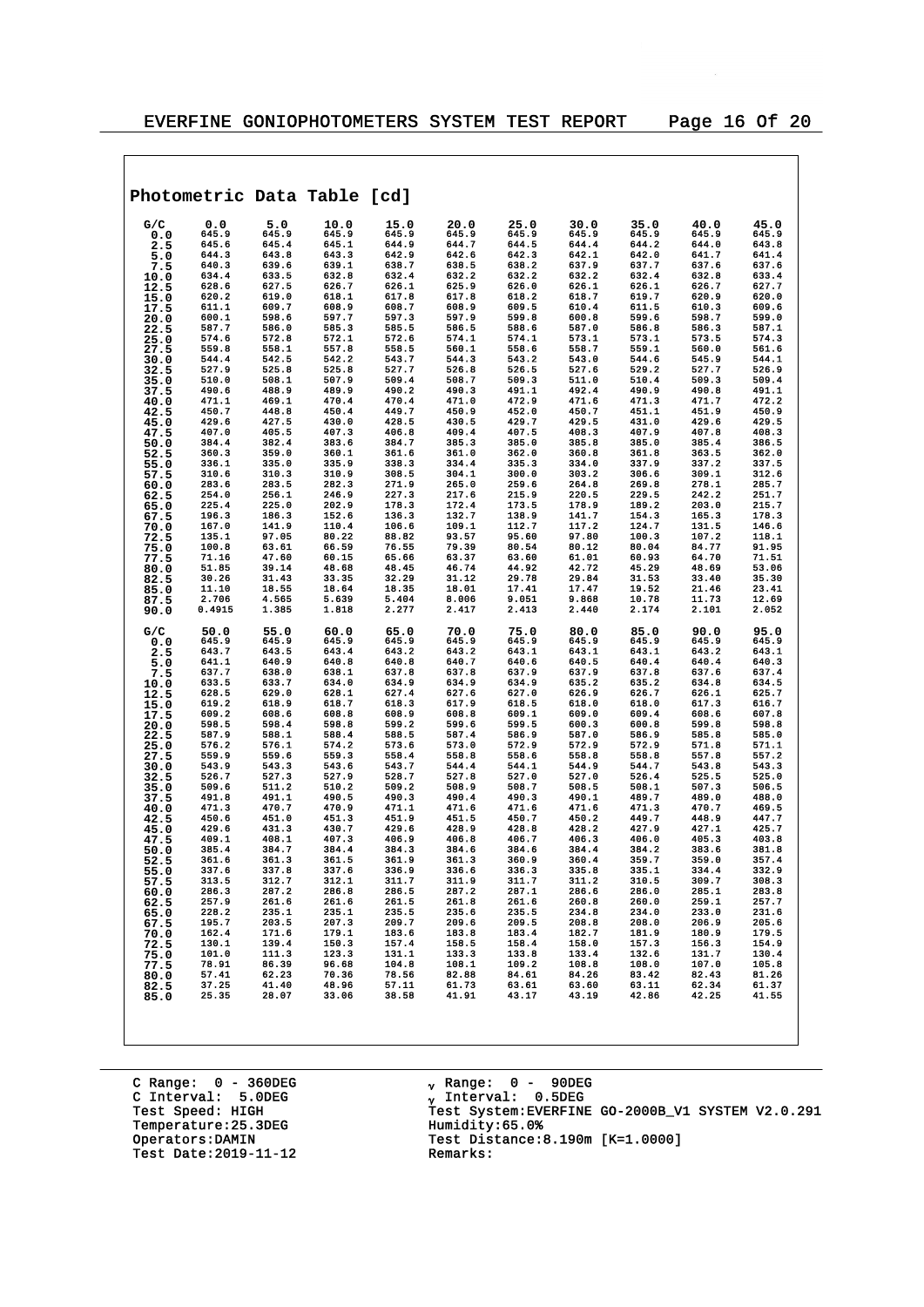|              |                |                | Photometric Data Table [cd] |                |                |                |                |                |                |                |
|--------------|----------------|----------------|-----------------------------|----------------|----------------|----------------|----------------|----------------|----------------|----------------|
| 87.5<br>90.0 | 13.61<br>1.948 | 14.93<br>1.880 | 17.41<br>1.885              | 20.20<br>1.890 | 22.14<br>2.394 | 22.75<br>2.327 | 22.78<br>2.363 | 22.62<br>2.367 | 22.16<br>2.074 | 21.73<br>1.917 |
| G/C<br>0.0   | 100.0<br>645.9 | 105.0<br>645.9 | 110.0<br>645.9              | 115.0<br>645.9 | 120.0<br>645.9 | 125.0<br>645.9 | 130.0<br>645.9 | 135.0<br>645.9 | 140.0<br>645.9 | 145.0<br>645.9 |
| 2.5          | 643.2          | 643.2          | 643.3                       | 643.3          | 643.4          | 643.4          | 643.5          | 643.6          | 643.7          | 643.9          |
| 5.0          | 640.3          | 640.2          | 640.1                       | 640.0          | 640.0          | 639.9          | 640.0          | 640.0          | 640.1          | 640.2          |
| 7.5          | 637.2<br>633.9 | 636.9<br>633.4 | 636.6                       | 636.4<br>632.7 | 636.2<br>632.1 | 636.0<br>631.9 | 635.8<br>631.5 | 635.7<br>630.9 | 635.8<br>630.3 | 635.8<br>629.8 |
| 10.0<br>12.5 | 625.2          | 625.2          | 633.0<br>625.4              | 625.6          | 626.1          | 626.5          | 626.2          | 624.7          | 623.7          | 623.1          |
| 15.0         | 616.3          | 616.3          | 616.1                       | 616.2          | 616.1          | 615.9          | 616.0          | 616.6          | 617.0          | 615.7          |
| 17.5         | 607.4          | 607.2          | 606.7                       | 606.1          | 605.6          | 605.3          | 605.2          | 605.2          | 605.5          | 606.7          |
| 20.0         | 598.6          | 598.0          | 596.9                       | 595.8          | 595.1          | 594.2          | 593.2          | 593.3          | 593.2          | 593.4          |
| 22.5         | 585.1<br>570.9 | 584.8<br>570.1 | 584.3<br>569.5              | 584.6<br>569.5 | 584.4<br>568.8 | 582.2<br>569.1 | 581.4<br>569.1 | 580.5<br>566.8 | 579.4<br>565.8 | 579.7<br>565.2 |
| 25.0<br>27.5 | 556.8          | 555.7          | 554.9                       | 553.9          | 553.1          | 552.8          | 552.2          | 553.1          | 551.3          | 550.3          |
| 30.0         | 542.9          | 541.1          | 540.1                       | 538.7          | 537.4          | 536.1          | 535.5          | 535.1          | 535.6          | 534.3          |
| 32.5         | 524.5          | 523.6          | 523.3                       | 523.3          | 521.3          | 519.7          | 518.2          | 516.0          | 516.2          | 517.8          |
| 35.0         | 505.5          | 504.8          | 504.0                       | 503.5          | 502.7          | 502.9          | 499.0          | 496.5          | 495.6          | 496.6          |
| 37.5         | 486.6<br>467.9 | 485.9<br>467.1 | 485.0<br>465.5              | 482.5<br>462.1 | 481.8<br>460.3 | 480.7<br>456.9 | 478.2<br>454.8 | 476.2<br>454.3 | 474.8<br>452.7 | 474.7<br>451.8 |
| 40.0<br>42.5 | 446.5          | 446.2          | 444.7                       | 441.5          | 438.0          | 433.5          | 430.7          | 429.8          | 428.9          | 427.8          |
| 45.0         | 424.5          | 423.7          | 421.3                       | 418.0          | 414.4          | 410.2          | 406.2          | 404.7          | 402.7          | 404.0          |
| 47.5         | 402.6          | 401.3          | 397.7                       | 394.0          | 389.6          | 384.9          | 382.9          | 379.4          | 375.2          | 374.0          |
| 50.0         | 380.6          | 378.7          | 374.3                       | 369.7          | 365.3          | 359.9          | 356.0          | 352.4          | 345.8          | 341.4          |
| 52.5<br>55.0 | 356.3<br>331.6 | 354.6<br>329.7 | 350.4<br>325.7              | 345.5<br>321.2 | 341.0<br>316.3 | 333.8<br>307.5 | 328.3<br>300.3 | 322.6<br>292.1 | 313.7<br>282.4 | 307.0<br>272.9 |
| 57.5         | 306.8          | 305.0          | 301.5                       | 297.1          | 291.2          | 282.0          | 271.9          | 262.6          | 252.7          | 243.0          |
| 60.0         | 282.1          | 280.3          | 277.7                       | 272.9          | 266.8          | 257.4          | 246.0          | 234.8          | 224.3          | 214.6          |
| 62.5         | 256.2          | 254.7          | 252.9                       | 248.6          | 242.9          | 233.2          | 220.6          | 207.8          | 196.7          | 186.1          |
| 65.0         | 230.2<br>204.2 | 228.6<br>202.6 | 226.7<br>200.7              | 223.1<br>197.9 | 218.1<br>192.6 | 208.6<br>181.7 | 195.2<br>168.5 | 181.2<br>154.6 | 168.7<br>141.5 | 157.9<br>131.2 |
| 67.5<br>70.0 | 178.2          | 176.7          | 174.9                       | 172.8          | 167.2          | 155.0          | 141.2          | 127.9          | 115.6          | 106.0          |
| 72.5         | 153.5          | 151.8          | 149.7                       | 147.7          | 141.9          | 128.5          | 114.7          | 102.5          | 91.99          | 83.10          |
| 75.0         | 129.0          | 127.4          | 124.9                       | 121.7          | 114.8          | 102.3          | 89.43          | 78.31          | 69.71          | 63.44          |
| 77.5         | 104.5          | 103.1          | 100.1                       | 95.66          | 87.84          | 76.65          | 66.94          | 58.11          | 49.89          | 45.38          |
| 80.0         | 80.05<br>60.30 | 78.74<br>58.99 | 75.27<br>55.62              | 69.62<br>49.75 | 61.14<br>40.76 | 51.76<br>31.42 | 45.41<br>25.55 | 39.78<br>22.28 | 34.30<br>19.47 | 30.50<br>16.90 |
| 82.5<br>85.0 | 40.86          | 39.99          | 37.69                       | 33.67          | 27.46          | 21.27          | 17.39          | 14.08          | 10.66          | 6.811          |
| 87.5         | 21.43          | 21.00          | 19.85                       | 17.73          | 14.44          | 11.37          | 9.441          | 7.779          | 6.031          | 4.068          |
| 90.0         | 2.007          | 2.034          | 2.061                       | 1.884          | 1.565          | 1.596          | 1.596          | 1.596          | 1.556          | 1.538          |
| G/C          | 150.0          | 155.0          | 160.0                       | 165.0          | 170.0          | 175.0          | 180.0          | 185.0          | 190.0          | 195.0          |
| 0.0<br>2.5   | 645.9<br>644.0 | 645.9<br>644.1 | 645.9<br>644.3              | 645.9<br>644.5 | 645.9<br>644.8 | 645.9<br>645.0 | 645.9<br>645.3 | 645.9<br>645.0 | 645.9<br>644.7 | 645.9<br>644.5 |
| 5.0          | 640.3          | 640.5          | 640.7                       | 641.0          | 641.3          | 641.7          | 642.2          | 641.7          | 641.3          | 640.9          |
| 7.5          | 635.7          | 635.8          | 635.9                       | 636.1          | 636.5          | 637.0          | 637.6          | 636.9          | 636.3          | 635.9          |
| 10.0         | 629.3          | 629.2          | 629.3                       | 629.7          | 630.3          | 631.0          | 632.0          | 631.0          | 630.1          | 629.5          |
| 12.5         | 622.7<br>614.4 | 622.4<br>613.7 | 622.3<br>613.2              | 622.5<br>613.1 | 622.9<br>613.4 | 623.7<br>614.1 | 624.8<br>615.3 | 623.6<br>614.0 | 622.7<br>613.2 | 622.2<br>612.9 |
| 15.0<br>17.5 | 605.6          | 603.9          | 603.0                       | 602.7          | 603.1          | 604.0          | 605.4          | 603.9          | 603.0          | 602.6          |
| 20.0         | 594.4          | 593.5          | 591.9                       | 591.1          | 591.1          | 591.8          | 593.4          | 591.9          | 591.2          | 591.3          |
| 22.5         | 580.2          | 581.3          | 579.5                       | 578.7          | 578.5          | 579.1          | 580.7          | 579.1          | 578.4          | 578.5          |
| 25.0         | 565.5<br>549.4 | 566.3<br>549.8 | 566.0<br>551.5              | 564.6<br>549.3 | 563.7<br>548.2 | 564.2<br>548.7 | 566.0<br>550.4 | 564.4<br>548.8 | 564.0<br>548.6 | 564.7<br>549.9 |
| 27.5<br>30.0 | 533.0          | 532.5          | 534.4                       | 533.6          | 532.1          | 532.2          | 534.1          | 532.4          | 532.5          | 534.2          |
| 32.5         | 515.7          | 515.0          | 515.5                       | 516.1          | 514.1          | 514.0          | 515.8          | 514.3          | 514.8          | 517.2          |
| 35.0         | 498.0          | 496.2          | 496.1                       | 498.1          | 495.7          | 495.2          | 497.2          | 495.5          | 496.1          | 498.6          |
| 37.5         | 477.0          | 476.6          | 475.8                       | 477.4          | 476.5          | 475.6          | 477.5          | 476.0          | 477.1          | 478.6          |
| 40.0<br>42.5 | 453.3<br>428.7 | 456.1<br>429.6 | 453.5<br>429.7              | 454.5<br>431.8 | 455.8<br>434.6 | 454.6<br>432.9 | 456.6<br>434.7 | 455.2<br>433.6 | 456.9<br>436.0 | 457.2<br>435.1 |
| 45.0         | 401.4          | 402.0          | 406.7                       | 407.9          | 412.7          | 410.6          | 412.5          | 411.4          | 414.1          | 412.7          |
| 47.5         | 372.9          | 372.6          | 381.0                       | 382.7          | 388.1          | 387.4          | 388.9          | 388.4          | 390.9          | 389.8          |
| 50.0         | 339.6          | 339.1          | 348.1                       | 355.7          | 362.4          | 363.9          | 365.2          | 364.8          | 366.4          | 366.5          |
| 52.5         | 303.7          | 303.6          | 313.3                       | 325.0          | 333.4<br>302.1 | 339.5          | 340.7          | 340.7          | 341.9          | 342.6          |
| 55.0<br>57.5 | 270.2<br>238.5 | 269.0<br>234.6 | 275.0<br>237.1              | 288.8<br>247.6 | 265.6          | 314.8<br>287.5 | 315.3<br>288.9 | 315.7<br>290.3 | 316.5<br>290.6 | 318.5<br>291.8 |
| 60.0         | 207.2          | 202.0          | 199.8                       | 206.5          | 223.7          | 254.5          | 260.8          | 261.9          | 263.1          | 264.3          |
| 62.5         | 177.2          | 170.2          | 166.5                       | 168.5          | 180.2          | 216.6          | 231.2          | 232.9          | 234.3          | 235.5          |
| 65.0         | 148.8          | 141.0          | 136.0                       | 134.9          | 138.8          | 170.7          | 200.9          | 202.9          | 204.9          | 206.8          |
| 67.5         | 122.2<br>98.19 | 114.7<br>91.62 | 108.7<br>86.05              | 106.3<br>82.43 | 107.0<br>80.84 | 125.6<br>88.53 | 170.6<br>140.0 | 172.6<br>142.2 | 174.1<br>144.4 | 176.3<br>145.7 |
| 70.0<br>72.5 | 76.36          | 71.26          | 66.56                       | 62.48          | 60.07          | 60.06          | 109.3          | 112.5          | 115.7          | 116.2          |
| 75.0         | 57.58          | 53.51          | 50.02                       | 46.73          | 44.34          | 42.09          | 67.53          | 85.80          | 87.95          | 88.21          |
| 77.5         | 41.90          | 38.43          | 35.85                       | 33.83          | 31.38          | 29.54          | 29.85          | 62.05          | 62.76          | 63.24          |
|              |                |                |                             |                |                |                |                |                |                |                |

C Range: 0 - 360DEG C Interval: 5.0DEG Temperature: 25.3DEG<br>Operators:DAMIN Test Date:  $2019-11-12$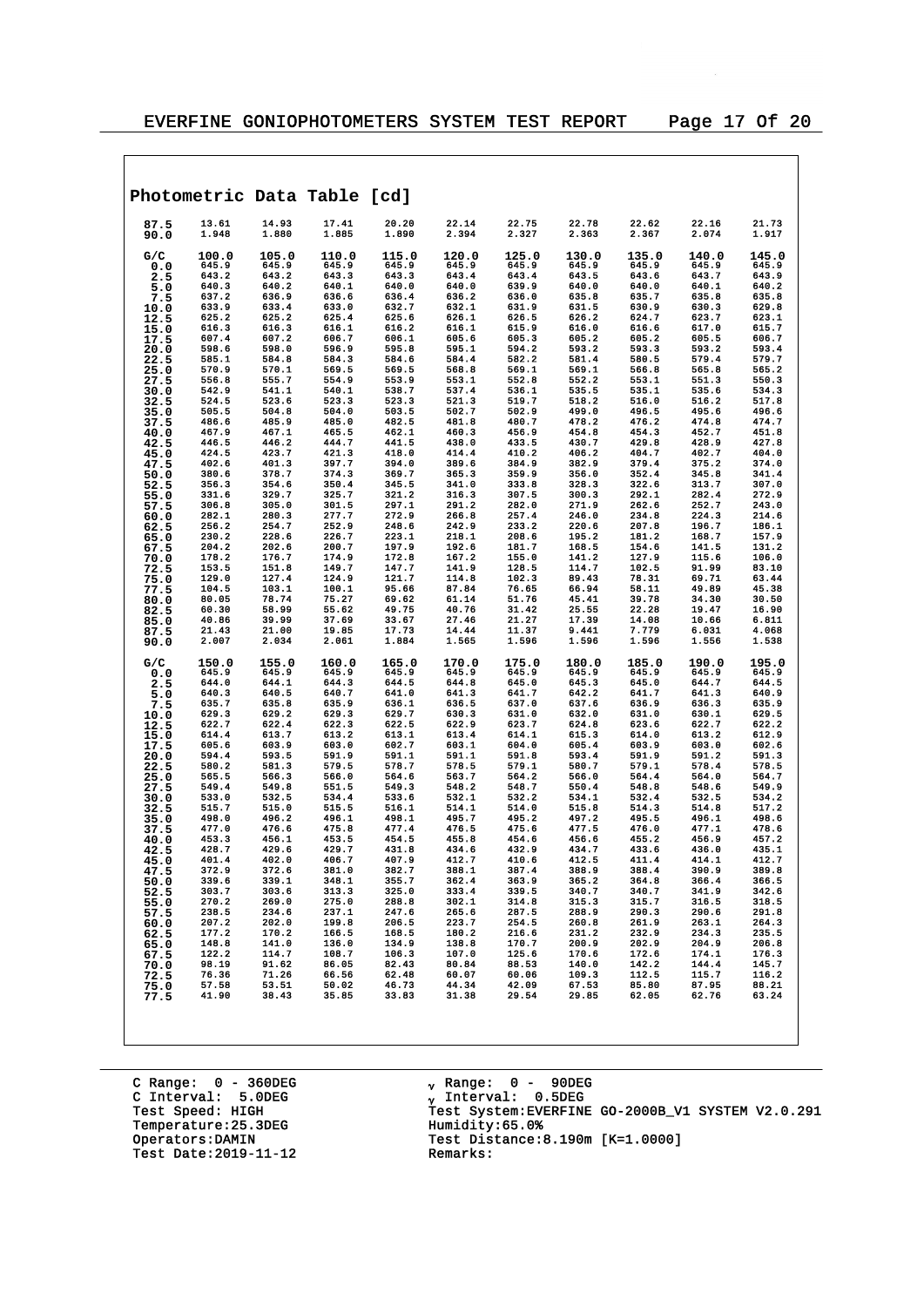|              |                |                | Photometric Data Table [cd]                          |                                                                                                                                                                                                                                     |                |                                                                                   |                 |                         |                |                |
|--------------|----------------|----------------|------------------------------------------------------|-------------------------------------------------------------------------------------------------------------------------------------------------------------------------------------------------------------------------------------|----------------|-----------------------------------------------------------------------------------|-----------------|-------------------------|----------------|----------------|
| 80.0         | 27.68          | 25.25          | 23.14                                                | 21.47                                                                                                                                                                                                                               | 19.87          | 18.12                                                                             | 17.54           | 39.47                   | 39.69          | 39.56          |
| 82.5<br>85.0 | 15.00<br>3.150 | 13.85<br>4.433 | 11.58<br>4.971                                       | 10.55<br>2.458                                                                                                                                                                                                                      | 9.627<br>1.964 | 7.361<br>1.091                                                                    | 6.817<br>0.5500 | 18.65<br>2.369          | 18.74<br>2.953 | 18.54<br>2.950 |
| 87.5         | 2.274          | 1.720          | 1.997                                                | 1.722                                                                                                                                                                                                                               | 1.268          | 0.6708                                                                            | 0.2109          | 0.4208                  | 0.5297         | 0.5137         |
| 90.0         | 1.538          | 1.611          | 1.975                                                | 1.781                                                                                                                                                                                                                               | 1.370          | 0.8428                                                                            | 0.2833          | 0.2210                  | 0.2210         | 0.2210         |
| G/C          | 200.0          | 205.0          | 210.0                                                | 215.0                                                                                                                                                                                                                               | 220.0          | 225.0                                                                             | 230.0           | 235.0                   | 240.0          | 245.0          |
| 0.0<br>2.5   | 645.9<br>644.2 | 645.9<br>644.0 | 645.9<br>643.8                                       | 645.9<br>643.7                                                                                                                                                                                                                      | 645.9<br>643.5 | 645.9<br>643.3                                                                    | 645.9<br>643.2  | 645.9<br>643.1          | 645.9<br>643.1 | 645.9<br>643.0 |
| 5.0          | 640.6          | 640.3          | 640.1                                                | 640.0                                                                                                                                                                                                                               | 639.8          | 639.8                                                                             | 639.8           | 639.7                   | 639.6          | 639.4          |
| 7.5          | 635.6          | 635.4          | 635.2                                                | 635.2                                                                                                                                                                                                                               | 635.2          | 635.4                                                                             | 635.5           | 635.6                   | 635.7          | 636.1          |
| 10.0<br>12.5 | 629.1<br>621.9 | 628.9<br>621.8 | 628.9<br>622.0                                       | 629.0<br>622.5                                                                                                                                                                                                                      | 629.5<br>623.1 | 630.1<br>623.9                                                                    | 630.4<br>624.8  | 630.9<br>625.4          | 631.9<br>624.7 | 631.9<br>624.8 |
| 15.0         | 612.9          | 613.4          | 614.2                                                | 615.0                                                                                                                                                                                                                               | 615.9          | 615.6                                                                             | 615.2           | 614.9                   | 614.7          | 614.8          |
| 17.5         | 603.1          | 604.1          | 605.2                                                | 606.3                                                                                                                                                                                                                               | 605.2          | 604.4                                                                             | 604.0           | 604.2                   | 604.5          | 604.6          |
| 20.0         | 592.1<br>579.3 | 593.4<br>581.6 | 594.1<br>580.6                                       | 593.4<br>579.7                                                                                                                                                                                                                      | 592.9<br>579.3 | 592.8<br>580.0                                                                    | 592.9<br>581.1  | 593.1<br>582.1          | 593.8<br>582.9 | 594.6<br>583.4 |
| 22.5<br>25.0 | 566.5          | 566.6          | 565.5                                                | 565.4                                                                                                                                                                                                                               | 566.1          | 566.6                                                                             | 568.3           | 568.7                   | 568.1          | 567.9          |
| 27.5         | 552.2          | 550.5          | 549.9                                                | 550.4                                                                                                                                                                                                                               | 551.8          | 553.3                                                                             | 552.1           | 552.3                   | 552.6          | 552.9          |
| 30.0<br>32.5 | 534.2<br>516.2 | 533.3<br>515.7 | 533.8<br>516.4                                       | 534.8<br>519.0                                                                                                                                                                                                                      | 536.1<br>517.7 | 535.6<br>517.6                                                                    | 535.6<br>518.2  | 535.8<br>519.3          | 536.7<br>520.7 | 537.4<br>522.0 |
| 35.0         | 497.2          | 497.4          | 498.6                                                | 498.7                                                                                                                                                                                                                               | 498.9          | 499.7                                                                             | 500.9           | 502.7                   | 502.5          | 502.3          |
| 37.5         | 477.0          | 478.3          | 479.6                                                | 478.7                                                                                                                                                                                                                               | 479.4          | 481.1                                                                             | 482.7           | 481.9                   | 482.1          | 482.7          |
| 40.0<br>42.5 | 456.8<br>435.7 | 458.4<br>436.9 | 458.2<br>436.4                                       | 458.8<br>438.1                                                                                                                                                                                                                      | 460.2<br>439.9 | 461.8<br>439.1                                                                    | 461.1<br>439.1  | 460.9<br>440.2          | 461.6<br>441.1 | 462.6<br>442.6 |
| 45.0         | 414.1          | 414.3          | 415.2                                                | 417.4                                                                                                                                                                                                                               | 416.4          | 416.8                                                                             | 417.6           | 418.9                   | 419.3          | 419.9          |
| 47.5         | 391.5          | 391.5          | 393.3                                                | 393.6                                                                                                                                                                                                                               | 393.5          | 393.9                                                                             | 396.0           | 396.0                   | 396.0          | 396.9          |
| 50.0<br>52.5 | 367.5<br>343.2 | 368.4<br>345.0 | 370.5<br>345.0                                       | 369.1<br>345.1                                                                                                                                                                                                                      | 369.9<br>346.8 | 371.3<br>346.8                                                                    | 371.5<br>347.0  | 372.0<br>348.1          | 372.8<br>349.4 | 374.0<br>351.2 |
| 55.0         | 318.6          | 320.7          | 319.7                                                | 321.2                                                                                                                                                                                                                               | 320.9          | 321.7                                                                             | 322.8           | 324.5                   | 325.1          | 325.8          |
| 57.5         | 294.2          | 294.3          | 294.8                                                | 295.1                                                                                                                                                                                                                               | 295.1          | 297.0                                                                             | 298.6           | 298.9                   | 299.3          | 300.1          |
| 60.0<br>62.5 | 266.9<br>237.2 | 267.4<br>239.7 | 268.9<br>240.5                                       | 268.6<br>242.1                                                                                                                                                                                                                      | 269.8<br>243.7 | 272.0<br>244.6                                                                    | 272.1<br>245.9  | 272.6<br>246.7          | 273.6<br>247.9 | 274.5<br>249.2 |
| 65.0         | 207.4          | 209.7          | 211.4                                                | 214.2                                                                                                                                                                                                                               | 215.3          | 217.4                                                                             | 219.8           | 220.9                   | 221.8          | 222.9          |
| 67.5         | 178.1          | 179.4          | 182.2                                                | 183.9                                                                                                                                                                                                                               | 186.7          | 190.5                                                                             | 192.4           | 193.6                   | 195.4          | 196.6          |
| 70.0<br>72.5 | 147.6<br>117.9 | 149.9<br>119.6 | 151.4<br>121.5                                       | 153.8<br>124.2                                                                                                                                                                                                                      | 158.1<br>127.8 | 160.9<br>131.3                                                                    | 163.7<br>134.9  | 166.1<br>138.7          | 169.1<br>142.7 | 170.5<br>144.2 |
| 75.0         | 89.59          | 90.43          | 92.51                                                | 95.01                                                                                                                                                                                                                               | 98.13          | 102.0                                                                             | 106.1           | 110.2                   | 114.3          | 117.2          |
| 77.5         | 62.82          | 63.85          | 65.26                                                | 66.53                                                                                                                                                                                                                               | 70.12          | 74.57                                                                             | 77.79           | 81.24                   | 85.79          | 90.21          |
| 80.0<br>82.5 | 39.36<br>18.66 | 40.16<br>20.74 | 40.35<br>21.09                                       | 42.84<br>21.61                                                                                                                                                                                                                      | 45.82<br>22.33 | 48.28<br>22.56                                                                    | 49.96<br>23.99  | 52.49<br>29.24          | 57.37<br>36.51 | 63.15<br>43.83 |
| 85.0         | 6.584          | 5.502          | 2.891                                                | 6.358                                                                                                                                                                                                                               | 9.834          | 12.99                                                                             | 15.94           | 19.39                   | 24.25          | 29.20          |
| 87.5         | 0.7041         | 0.8161         | 1.515                                                | 3.230                                                                                                                                                                                                                               | 4.994          | 6.583                                                                             | 8.072           | 9.783                   | 12.22          | 14.71          |
| 90.0         | 0.2929         | 0.2931         | 0.2931                                               | 0.2931                                                                                                                                                                                                                              | 0.2931         | 0.2931                                                                            | 0.2931          | 0.2931                  | 0.2931         | 0.2931         |
| G/C<br>0.0   | 250.0<br>645.9 | 255.0<br>645.9 | 260.0<br>645.9                                       | 265.0<br>645.9                                                                                                                                                                                                                      | 270.0<br>645.9 | 275.0<br>645.9                                                                    | 280.0<br>645.9  | 285.0<br>645.9          | 290.0<br>645.9 | 295.0<br>645.9 |
| 2.5          | 643.0          | 642.9          | 642.8                                                | 642.7                                                                                                                                                                                                                               | 642.7          | 642.7                                                                             | 642.7           | 642.8                   | 642.8          | 642.9          |
| 5.0          | 639.5          | 639.6          | 639.6                                                | 639.6                                                                                                                                                                                                                               | 639.5          | 639.6                                                                             | 639.8           | 639.9                   | 640.0          | 640.1          |
| 7.5<br>10.0  | 636.0<br>632.4 | 635.8<br>632.6 | 636.2<br>632.5                                       | 636.4<br>633.2                                                                                                                                                                                                                      | 636.3<br>633.1 | 636.7<br>633.8                                                                    | 636.8<br>633.6  | 636.8<br>633.2          | 636.6<br>633.0 | 636.5<br>632.7 |
| 12.5         | 624.4          | 624.3          | 623.8                                                | 624.2                                                                                                                                                                                                                               | 624.2          | 624.9                                                                             | 624.9           | 624.9                   | 625.2          | 625.3          |
| 15.0         | 615.0          | 614.9          | 614.8                                                | 615.1                                                                                                                                                                                                                               | 615.2          | 615.8                                                                             | 615.8           | 615.9                   | 615.7          | 616.3          |
| 17.5<br>20.0 | 605.4<br>595.3 | 605.6<br>595.9 | 605.7<br>596.5                                       | 605.9<br>596.8                                                                                                                                                                                                                      | 606.3<br>597.3 | 606.7<br>597.7                                                                    | 606.7<br>597.7  | 606.5<br>597.2          | 606.7<br>597.1 | 606.4<br>596.2 |
| 22.5         | 582.7          | 583.2          | 582.9                                                | 582.9                                                                                                                                                                                                                               | 583.2          | 583.7                                                                             | 583.9           | 584.4                   | 584.4          | 585.0          |
| 25.0         | 568.3          | 568.6          | 568.6                                                | 568.9<br>554.9                                                                                                                                                                                                                      | 569.1          | 569.5                                                                             | 569.5           | 569.9                   | 569.6          | 570.0          |
| 27.5<br>30.0 | 553.5<br>538.1 | 553.8<br>539.4 | 554.3<br>540.2                                       | 540.8                                                                                                                                                                                                                               | 554.9<br>540.8 | 555.3<br>541.1                                                                    | 555.1<br>540.8  | 555.0<br>540.2          | 555.0<br>540.0 | 554.9<br>539.6 |
| 32.5         | 521.9          | 522.2          | 522.1                                                | 522.4                                                                                                                                                                                                                               | 522.4          | 522.8                                                                             | 523.1           | 523.2                   | 523.7          | 524.0          |
| 35.0         | 502.5          | 503.0<br>484.0 | 503.4                                                | 503.8                                                                                                                                                                                                                               | 504.1<br>485.8 | 504.3<br>485.7                                                                    | 504.7<br>486.2  | 504.5<br>485.7          | 504.8          | 504.6          |
| 37.5<br>40.0 | 483.0<br>463.5 | 464.9          | 484.7<br>465.9                                       | 485.2<br>466.6                                                                                                                                                                                                                      | 467.4          | 467.2                                                                             | 467.7           | 466.9                   | 485.6<br>466.5 | 485.4<br>465.7 |
| 42.5         | 443.1          | 443.8          |                                                      | 444.7                                                                                                                                                                                                                               | 445.3          | 445.4                                                                             | 446.3           | 446.1                   | 446.4          | 446.4          |
| 45.0         | 420.6          | 421.2          |                                                      | 422.6                                                                                                                                                                                                                               | 423.3          | 423.6                                                                             | 424.2           | 423.9                   | 423.9          | 423.9          |
| 47.5<br>50.0 | 398.0<br>375.3 | 398.7<br>376.4 | $-44.2$<br>$-422.1$<br>$-399.9$<br>$-377.9$<br>$-35$ | 400.6                                                                                                                                                                                                                               | 401.2          | 401.7                                                                             | 401.9<br>379.7  | 401.5<br>379.3          | 401.5<br>379.1 | 401.2<br>378.4 |
| 52.5         | 351.9          | 352.4          |                                                      |                                                                                                                                                                                                                                     |                | 379.8<br>355.2                                                                    | 355.4           | 355.7                   | 355.7          | 355.5          |
| 55.0         | 326.5          | 327.3          | 328.3                                                |                                                                                                                                                                                                                                     |                | 330.5                                                                             | 330.7           | 330.9                   | 330.4          | 330.4          |
| 57.5<br>60.0 | 301.0<br>275.7 | 302.3<br>277.2 | 303.3<br>278.4                                       |                                                                                                                                                                                                                                     |                |                                                                                   | 306.1<br>281.5  | 306.1                   | 305.2<br>280.1 | 305.1<br>280.0 |
| 62.5         | 250.1          | 251.3          |                                                      |                                                                                                                                                                                                                                     |                |                                                                                   | 255.6           | 281.5<br>255.6<br>229.3 | 254.8          | 254.9          |
| 65.0         | 223.9          | 225.0          |                                                      |                                                                                                                                                                                                                                     |                |                                                                                   | 229.4           |                         | 228.9          | 228.9          |
| 67.5<br>70.0 | 197.7<br>171.5 | 198.7<br>172.5 | 252.3<br>226.1<br>199.8<br>173.6<br>173.6            | $400.6$<br>$379.1$<br>$379.1$<br>$353.8$<br>$354.4$<br>$329.1$<br>$329.7$<br>$304.3$<br>$305.0$<br>$279.5$<br>$280.3$<br>$253.4$<br>$227.1$<br>$228.0$<br>$227.1$<br>$228.0$<br>$227.1$<br>$200.9$<br>$201.8$<br>$174.6$<br>$175.7$ | 175.7          | $\begin{array}{r} 305.7 \\ 281.0 \\ 254.9 \\ 228.7 \\ 202.5 \\ 176.3 \end{array}$ | 203.1<br>176.9  | $203.2$<br>177          | 203.1<br>177.4 | 203.0<br>177.2 |
|              |                |                |                                                      |                                                                                                                                                                                                                                     |                |                                                                                   |                 |                         |                |                |
|              |                |                |                                                      |                                                                                                                                                                                                                                     |                |                                                                                   |                 |                         |                |                |
|              |                |                |                                                      |                                                                                                                                                                                                                                     |                |                                                                                   |                 |                         |                |                |

C Range: 0 - 360DEG C Interval: 5.0DEG Temperature: 25.3DEG<br>Operators:DAMIN Test Date:  $2019-11-12$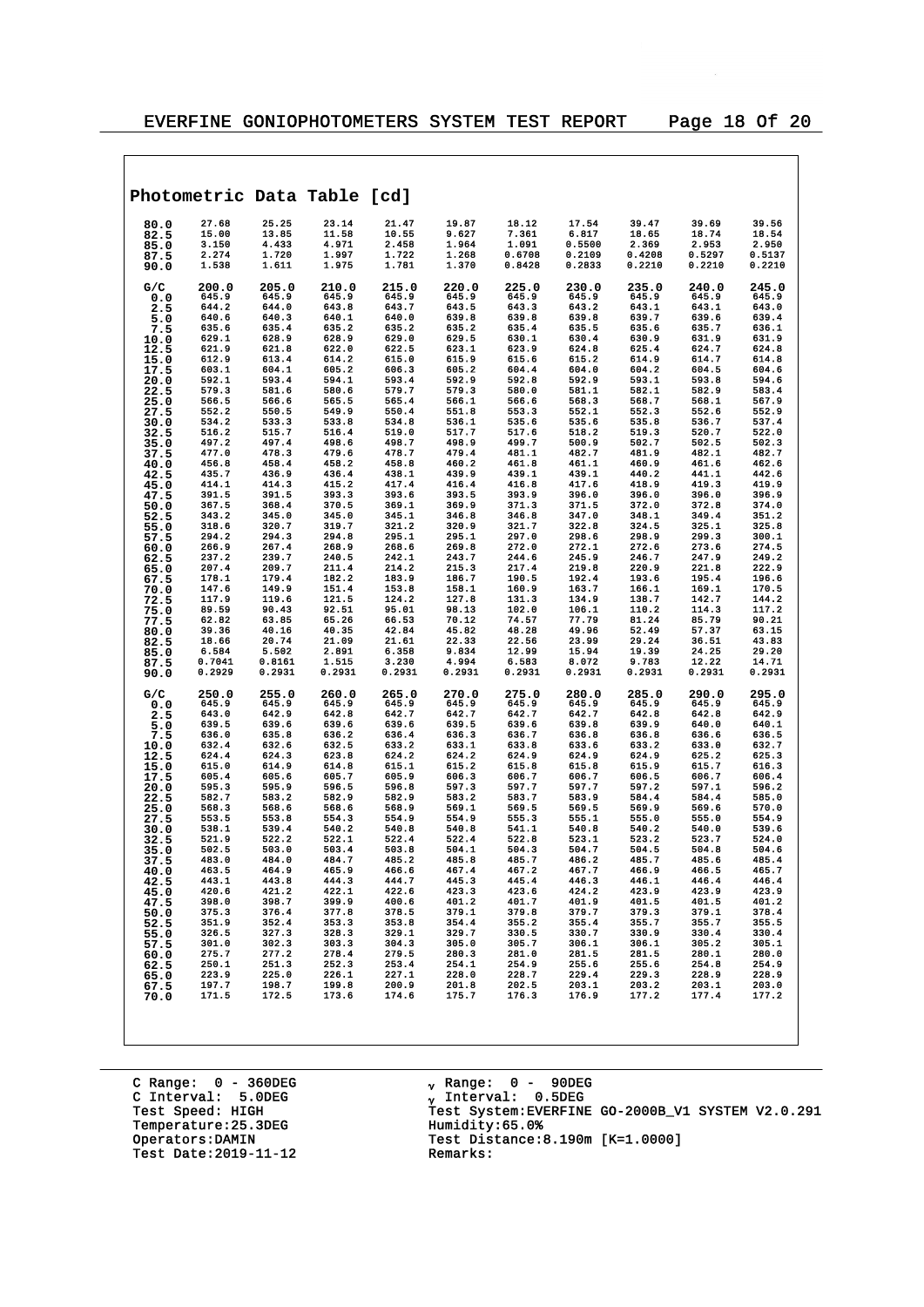$\overline{\phantom{a}}$ 

| Photometric Data Table [cd]                                                                                                                                                                                                                                                                                                                                                                                                                                                                                                                                                                                                                                    |                                                                                                                                                                                                                                                                                                                                                     |                                                                                                                                                                                                                                                                                                                                                     |                                                                                                                                                                                                                                                                                                                                                     |                                                                                                                                                                                                                                                                                                                                                     |                                                                                                                                                                                                                                                                                                                                                     |                                                                                                                                                                                                                                                                                                                                                     |                                                                                                                                                                                                                                                                                                                                                     |                                                                                                                                                                                                                                                                                                                                                     |                                                                                                                                                                                                                                                                                                                                                     |
|----------------------------------------------------------------------------------------------------------------------------------------------------------------------------------------------------------------------------------------------------------------------------------------------------------------------------------------------------------------------------------------------------------------------------------------------------------------------------------------------------------------------------------------------------------------------------------------------------------------------------------------------------------------|-----------------------------------------------------------------------------------------------------------------------------------------------------------------------------------------------------------------------------------------------------------------------------------------------------------------------------------------------------|-----------------------------------------------------------------------------------------------------------------------------------------------------------------------------------------------------------------------------------------------------------------------------------------------------------------------------------------------------|-----------------------------------------------------------------------------------------------------------------------------------------------------------------------------------------------------------------------------------------------------------------------------------------------------------------------------------------------------|-----------------------------------------------------------------------------------------------------------------------------------------------------------------------------------------------------------------------------------------------------------------------------------------------------------------------------------------------------|-----------------------------------------------------------------------------------------------------------------------------------------------------------------------------------------------------------------------------------------------------------------------------------------------------------------------------------------------------|-----------------------------------------------------------------------------------------------------------------------------------------------------------------------------------------------------------------------------------------------------------------------------------------------------------------------------------------------------|-----------------------------------------------------------------------------------------------------------------------------------------------------------------------------------------------------------------------------------------------------------------------------------------------------------------------------------------------------|-----------------------------------------------------------------------------------------------------------------------------------------------------------------------------------------------------------------------------------------------------------------------------------------------------------------------------------------------------|-----------------------------------------------------------------------------------------------------------------------------------------------------------------------------------------------------------------------------------------------------------------------------------------------------------------------------------------------------|
| 145.7<br>72.5<br>120.0<br>75.0<br>94.27<br>77.5<br>68.54<br>80.0<br>49.72<br>82.5<br>33.17<br>85.0<br>16.71<br>87.5<br>0.2977<br>90.0                                                                                                                                                                                                                                                                                                                                                                                                                                                                                                                          | 147.5<br>122.8<br>98.09<br>73.40<br>54.40<br>36.33<br>18.30<br>0.2842                                                                                                                                                                                                                                                                               | 148.7<br>124.1<br>99.51<br>74.91<br>55.96<br>37.38<br>18.82<br>0.2571                                                                                                                                                                                                                                                                               | 149.9<br>125.2<br>100.6<br>75.91<br>56.92<br>38.02<br>19.12<br>0.2255                                                                                                                                                                                                                                                                               | 151.0<br>126.3<br>101.6<br>76.87<br>57.70<br>38.53<br>19.36<br>0.1894                                                                                                                                                                                                                                                                               | 151.6<br>127.0<br>102.4<br>77.75<br>58.31<br>38.95<br>19.58<br>0.2119                                                                                                                                                                                                                                                                               | 152.1<br>127.5<br>102.9<br>78.30<br>58.56<br>39.14<br>19.72<br>0.2930                                                                                                                                                                                                                                                                               | 152.3<br>127.6<br>103.0<br>78.44<br>58.37<br>39.02<br>19.68<br>0.3427                                                                                                                                                                                                                                                                               | 151.9<br>126.6<br>101.2<br>75.83<br>55.64<br>37.15<br>18.74<br>0.3563                                                                                                                                                                                                                                                                               | 151.2<br>124.7<br>97.98<br>71.25<br>50.65<br>33.80<br>17.08<br>0.4147                                                                                                                                                                                                                                                                               |
| 300.0<br>G/C<br>645.9<br>0.0<br>643.1<br>2.5<br>640.1<br>5.0<br>636.6<br>7.5<br>632.1<br>10.0<br>626.3<br>12.5<br>616.4<br>15.0<br>606.4<br>17.5<br>595.9<br>20.0<br>585.3<br>22.5<br>570.3<br>25.0<br>554.6<br>27.5<br>538.8<br>30.0<br>522.8<br>32.5<br>504.7<br>35.0<br>485.0<br>37.5<br>465.2<br>40.0<br>445.2<br>42.5<br>424.2<br>45.0<br>401.1<br>47.5<br>378.0<br>50.0<br>354.9<br>52.5<br>330.9<br>55.0<br>305.2<br>57.5<br>279.8<br>60.0<br>254.6<br>62.5<br>228.9<br>65.0<br>202.9<br>67.5<br>176.9<br>70.0<br>151.0<br>72.5<br>122.8<br>75.0<br>94.49<br>77.5<br>66.14<br>80.0<br>44.11<br>82.5<br>29.37<br>85.0<br>14.85<br>87.5<br>0.4374<br>90.0 | 305.0<br>645.9<br>643.2<br>640.2<br>636.6<br>632.2<br>626.9<br>616.9<br>606.3<br>595.4<br>584.1<br>570.8<br>554.7<br>538.5<br>522.0<br>505.2<br>485.2<br>465.0<br>444.5<br>424.2<br>401.2<br>377.8<br>354.4<br>331.2<br>305.6<br>279.9<br>254.3<br>228.8<br>202.1<br>175.3<br>148.4<br>119.9<br>90.48<br>61.12<br>36.68<br>24.41<br>12.36<br>0.4374 | 310.0<br>645.9<br>643.4<br>640.4<br>636.5<br>632.1<br>626.5<br>617.5<br>606.1<br>595.2<br>583.3<br>571.1<br>555.7<br>538.4<br>521.5<br>504.4<br>486.1<br>465.0<br>444.1<br>423.2<br>402.2<br>378.2<br>354.0<br>330.3<br>305.8<br>279.8<br>254.0<br>228.3<br>201.6<br>173.7<br>145.6<br>117.3<br>87.92<br>58.95<br>31.70<br>21.15<br>10.76<br>0.4374 | 315.0<br>645.9<br>643.6<br>640.6<br>636.5<br>631.9<br>626.4<br>617.6<br>607.3<br>595.0<br>582.6<br>570.4<br>556.2<br>539.3<br>521.9<br>503.8<br>485.0<br>465.7<br>444.2<br>422.6<br>400.7<br>378.9<br>354.6<br>329.7<br>305.0<br>280.1<br>253.7<br>227.1<br>200.7<br>171.8<br>142.9<br>114.2<br>85.90<br>58.27<br>31.16<br>18.97<br>9.661<br>0.4374 | 320.0<br>645.9<br>643.8<br>641.0<br>636.8<br>631.5<br>625.6<br>618.4<br>607.6<br>595.0<br>583.1<br>569.2<br>555.7<br>541.1<br>522.5<br>503.5<br>484.8<br>465.2<br>444.9<br>422.6<br>400.3<br>377.7<br>355.1<br>329.9<br>304.5<br>279.6<br>253.6<br>225.9<br>198.1<br>170.0<br>140.1<br>110.5<br>81.98<br>56.41<br>31.80<br>16.88<br>8.606<br>0.4374 | 325.0<br>645.9<br>644.0<br>641.3<br>637.0<br>631.3<br>624.8<br>618.1<br>608.4<br>596.0<br>583.2<br>569.3<br>555.2<br>540.0<br>523.9<br>504.9<br>484.9<br>464.5<br>444.2<br>423.5<br>400.5<br>376.9<br>353.6<br>330.4<br>304.9<br>278.8<br>252.6<br>225.5<br>196.1<br>167.3<br>138.2<br>108.0<br>78.64<br>53.90<br>31.72<br>14.61<br>7.450<br>0.4284 | 330.0<br>645.9<br>644.1<br>641.5<br>637.2<br>631.4<br>624.3<br>617.2<br>607.5<br>597.8<br>584.0<br>570.0<br>555.0<br>538.9<br>522.7<br>505.8<br>486.0<br>465.3<br>444.1<br>422.4<br>400.6<br>377.8<br>353.1<br>329.0<br>304.5<br>279.4<br>251.0<br>222.9<br>195.2<br>165.2<br>136.1<br>107.1<br>78.49<br>52.30<br>31.91<br>12.34<br>6.314<br>0.4149 | 335.0<br>645.9<br>644.4<br>641.8<br>637.5<br>631.6<br>624.6<br>616.5<br>607.0<br>597.2<br>585.5<br>571.2<br>555.8<br>539.2<br>522.2<br>504.1<br>485.8<br>467.1<br>445.7<br>423.1<br>400.4<br>377.1<br>353.9<br>329.1<br>303.3<br>277.0<br>250.3<br>221.6<br>192.6<br>163.9<br>134.1<br>104.8<br>77.83<br>53.39<br>32.43<br>14.15<br>5.310<br>0.4013 | 340.0<br>645.9<br>644.6<br>642.2<br>637.9<br>631.7<br>625.0<br>616.3<br>606.9<br>596.2<br>584.4<br>571.5<br>557.3<br>540.7<br>523.2<br>504.6<br>485.2<br>465.4<br>445.1<br>424.4<br>402.8<br>378.2<br>353.8<br>328.9<br>304.1<br>277.8<br>249.0<br>220.2<br>191.9<br>162.0<br>132.4<br>103.4<br>77.09<br>53.84<br>32.63<br>15.09<br>3.666<br>0.4058 | 345.0<br>645.9<br>644.8<br>642.6<br>638.3<br>632.0<br>625.6<br>616.5<br>607.3<br>596.0<br>584.1<br>571.1<br>556.2<br>540.9<br>524.8<br>506.6<br>486.8<br>466.3<br>445.5<br>423.8<br>401.5<br>378.7<br>355.3<br>331.3<br>305.1<br>277.6<br>249.0<br>220.2<br>190.8<br>161.1<br>132.6<br>103.4<br>76.90<br>54.45<br>34.06<br>15.33<br>2.056<br>0.4329 |
| G/C<br>350.0<br>645.9<br>0.0<br>645.1<br>2.5<br>643.1<br>5.0<br>7.5<br>638.8<br>632.6<br>10.0<br>626.3<br>12.5<br>617.3<br>15.0<br>608.0<br>17.5<br>596.6<br>20.0<br>584.4<br>22.5<br>571.1<br>25.0<br>556.2<br>27.5<br>540.5<br>30.0<br>524.1<br>32.5<br>505.7<br>35.0<br>486.8<br>37.5<br>467.4<br>40.0<br>447.3<br>42.5<br>425.9<br>45.0<br>403.0<br>47.5<br>379.4<br>50.0<br>355.2<br>52.5<br>330.9<br>55.0<br>305.3<br>57.5<br>278.3<br>60.0<br>249.7<br>62.5                                                                                                                                                                                             | 355.0<br>645.9<br>645.3<br>643.7<br>639.5<br>633.4<br>627.3<br>618.5<br>609.2<br>598.0<br>585.5<br>572.3<br>557.3<br>541.7<br>524.9<br>506.6<br>487.4<br>467.7<br>447.3<br>425.8<br>403.2<br>380.5<br>356.5<br>332.3<br>307.1<br>279.8<br>251.7                                                                                                     |                                                                                                                                                                                                                                                                                                                                                     |                                                                                                                                                                                                                                                                                                                                                     |                                                                                                                                                                                                                                                                                                                                                     |                                                                                                                                                                                                                                                                                                                                                     |                                                                                                                                                                                                                                                                                                                                                     |                                                                                                                                                                                                                                                                                                                                                     |                                                                                                                                                                                                                                                                                                                                                     |                                                                                                                                                                                                                                                                                                                                                     |

C Range: 0 - 360DEG C Interval: 5.0DEG Test Speed: HIGH<br>Temperature:25.3DEG<br>Operators:DAMIN Test Date:  $2019-11-12$